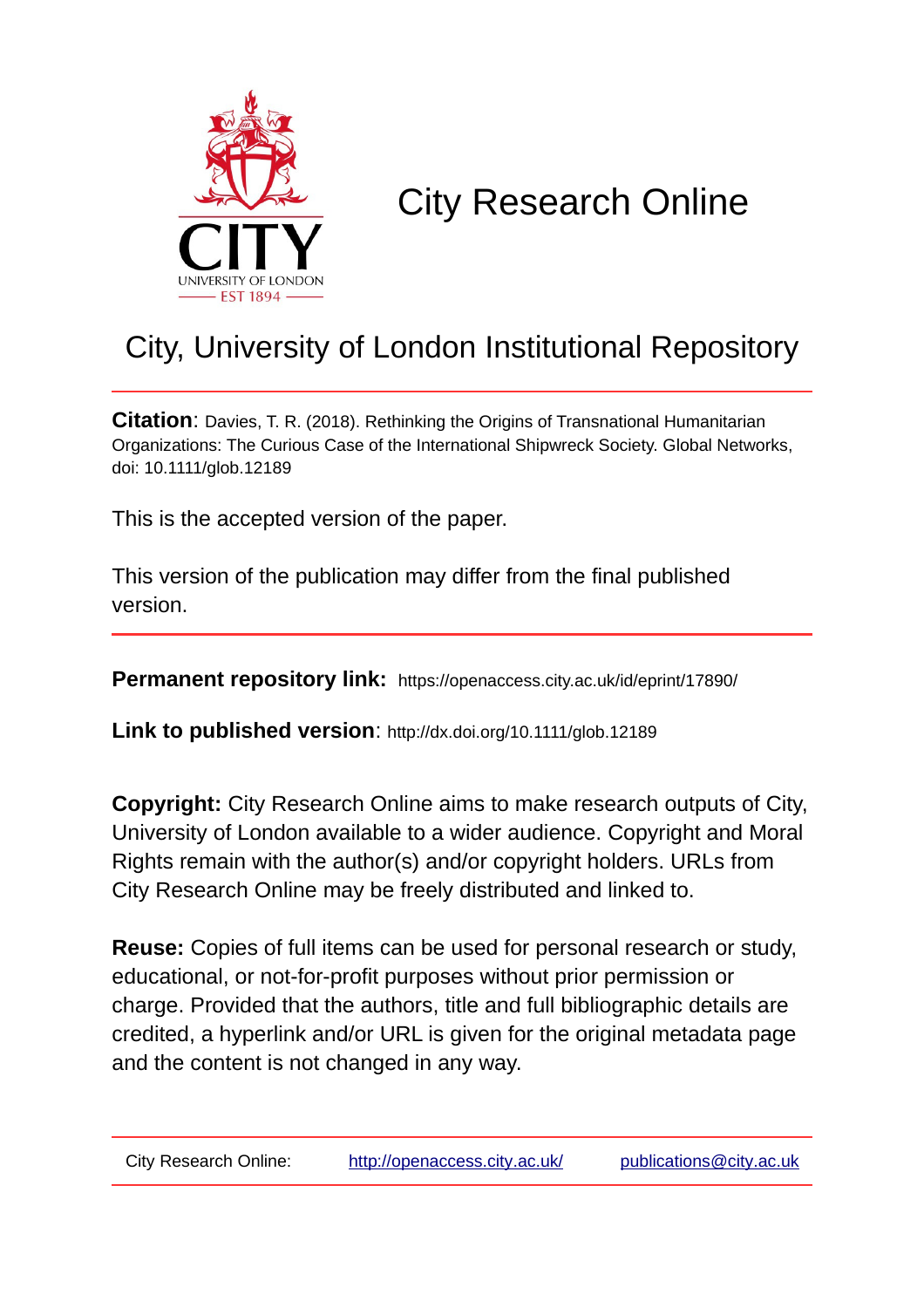#### **Rethinking the Origins of Transnational Humanitarian Organizations:**

### **The Curious Case of the International Shipwreck Society**

## **Abstract**

By exploring the evolution of the International Shipwreck Society (ISS) – a previously neglected transnational humanitarian organization encompassing branches in every continent by the late 1830s – this article sheds new light on three key aspects of the development of global humanitarianism. First, through revealing how a secular humanitarian association with a global organizational structure was developed in the 1830s, the article challenges conventional assumptions with respect to when internationally organized humanitarian action became possible. Second, through exploring the influence of Chinese precedents in the ISS, the article reveals the importance in the development of transnational humanitarianism of previously neglected Eastern origins. Third, through evaluating the role of individuals in the evolution of the ISS, the article provides a more balanced perspective on the role of individual leadership in early transnational humanitarian organizations than has traditionally been put forward. In each of these aspects, the article provides a new perspective on the origins of global networks.

#### **Keywords**

Transnationalism; Globalization; Global Civil Society; Cosmopolitanism; Governance; Networks

#### **Introduction**

Transnational humanitarian organizations including the institutions of the Red Cross movement and non-governmental organizations (NGOs) such as Doctors Without Borders are among the bestknown contemporary transnational actors. The history of these organizations is well-known and has been extensively researched (Moorehead 1999; Forsythe 2005; Fox 2014), and an increasingly rich and diverse body of literature on transnational humanitarian history has developed (Cabanes 2014;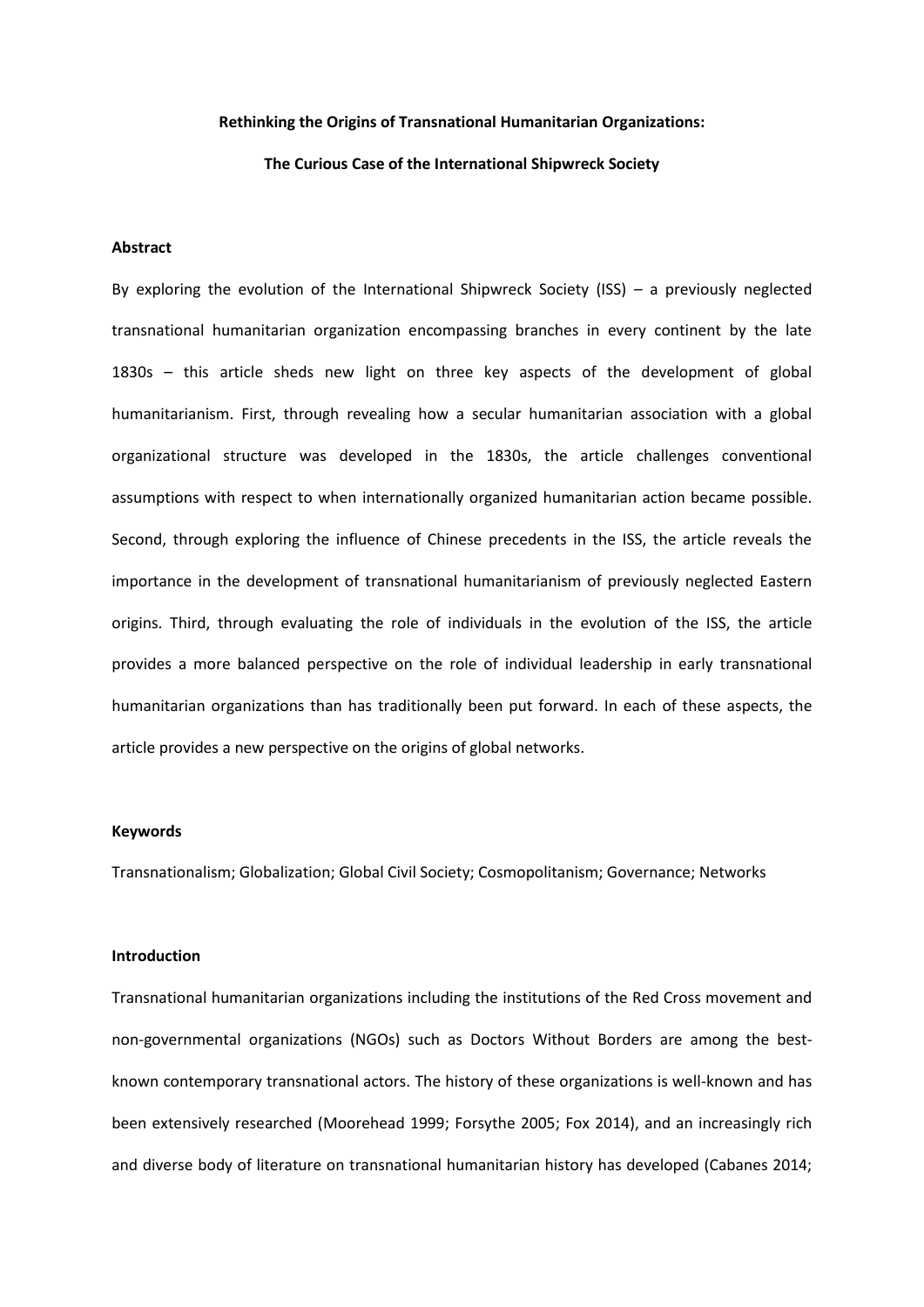Laqua 2014; Rodogno, Struck and Vogel 2015; O'Sullivan, Hilton and Fiori 2016). However, despite significant advances in recent years (Barnett 2011; Götz 2014; Moniz 2016) the roots of transnational humanitarian associationalism before the late nineteenth century remain underresearched.

This article explores the work of a remarkable but previously neglected transnational humanitarian organization which in the late 1830s comprised more than 150 participating sections encompassing every continent (Liancourt 1877). The International Shipwreck Society (ISS) was the earliest organization to be international in both structure and name, and it aimed not only to provide humanitarian assistance to the shipwrecked but also towards 'uniting the benevolent of all countries' (ISS 1837b: 600). In its efforts to promote humanitarian action worldwide, it was regarded in the 1860s as a precursor to the Red Cross movement.<sup>1</sup>

The ISS is not only interesting for the precedents it set but also because it throws into question some traditional assumptions concerning the origins of transnational humanitarianism, including: (i) the timing when a transnational secular humanitarian organization with global reach became possible; (ii) the assumed Western roots of transnational humanitarian organizations; and (iii) the presumed motivations and impacts of individuals involved in the formation of early transnational humanitarian organizations.

Despite the growth of transnational historical research (Iriye and Saunier 2009), it remains widely assumed in wider literature that transnational humanitarian organizations are recent, especially in textbooks introducing them among 'new actors of global politics' (Attinà 2011: 176). Even in some historical work it has been argued that globally-structured humanitarian associations were introduced in the twentieth century, with the relief efforts during and after the First World War said to have 'announced the rise of permanent and transnational humanitarian organizations' (Cohen 2012: 58; Cabanes 2014).

Although the deep roots of transnational humanitarianism in religious and missionary activities are widely recognised (Walker and Maxwell 2009: 13-16), Barnett (2011: 76) has noted that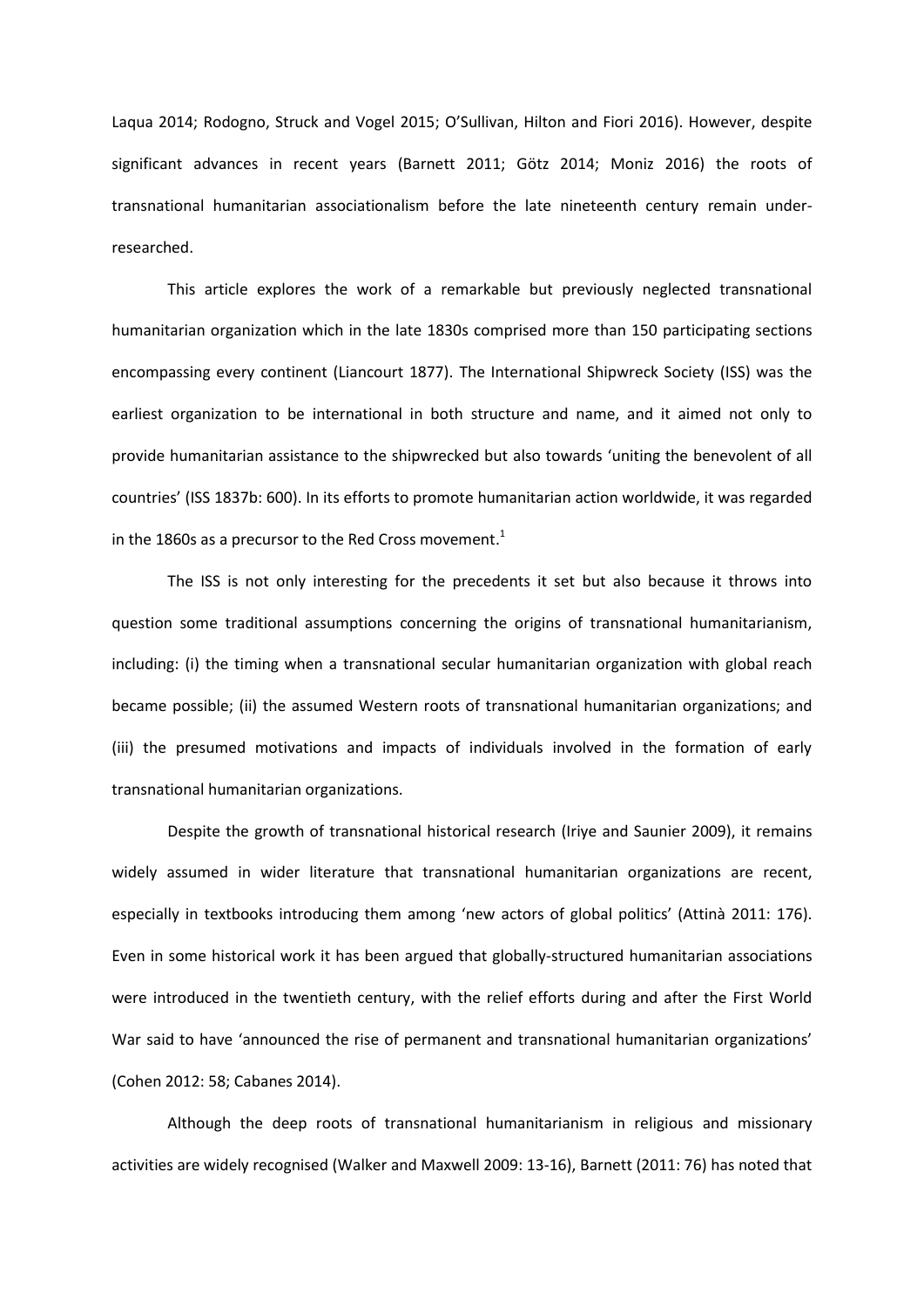'many histories of humanitarianism … begin with Henry Dunant' in the late nineteenth century. Barnett and other authors including Moniz (2016) have done much to redress the balance by highlighting developments from the mid-eighteenth century onwards. These authors have also helped to take the history of humanitarianism beyond 'the parameters of distinct nations or particular movements, such as anti-slavery or prison reform', with their multi-issue and multinational focus (Moniz 2016: 3). There is now a variety of studies of particular episodes of transnational humanitarian networking preceding the Red Cross movement (David 2007; Green 2014). However, there remains a perception that the scale of cross-border humanitarian action before the late nineteenth century was limited to *transnational networks* rather than *global organizations* (Moniz 2016: 170-171). While later organizations from the establishment of the Red Cross onwards appear to have been longer-lasting, the institution explored in this article was just as impressive in its global scale and high-level patronage, despite functioning before the changes of the late nineteenth century thought to have made such scale possible (Boli and Thomas 1999), such as greatly expanded rail and steamship travel, and international regimes on cross-border postal delivery and cable communications (Suri 2005: 228-229). The first aspect of conventional wisdom challenged by the evidence in this article therefore relates to the timing when transnational humanitarian organization beyond religious institutions yet extending to all continents was to become evident.

The second traditional assumption challenged in this article relates to the direction of influence between 'West' and 'East' in the origins of transnational humanitarianism. Recent studies have made significant progress in turning attention away from national histories of humanitarianism towards a transnational focus (Tyrrell 2010; Barnett 2011; Moniz 2016). A growing body of literature has also shone light on the significance of religions beyond Christianity in the long-term historical development of humanitarianism, particularly Islam (Benthall and Bellion-Jourdan 2003). However, it remains widely accepted that humanitarianism 'is rooted in Western history and globalized in ways that were largely responsive to interests and ideas emanating from the West' (Barnett 2011: 16).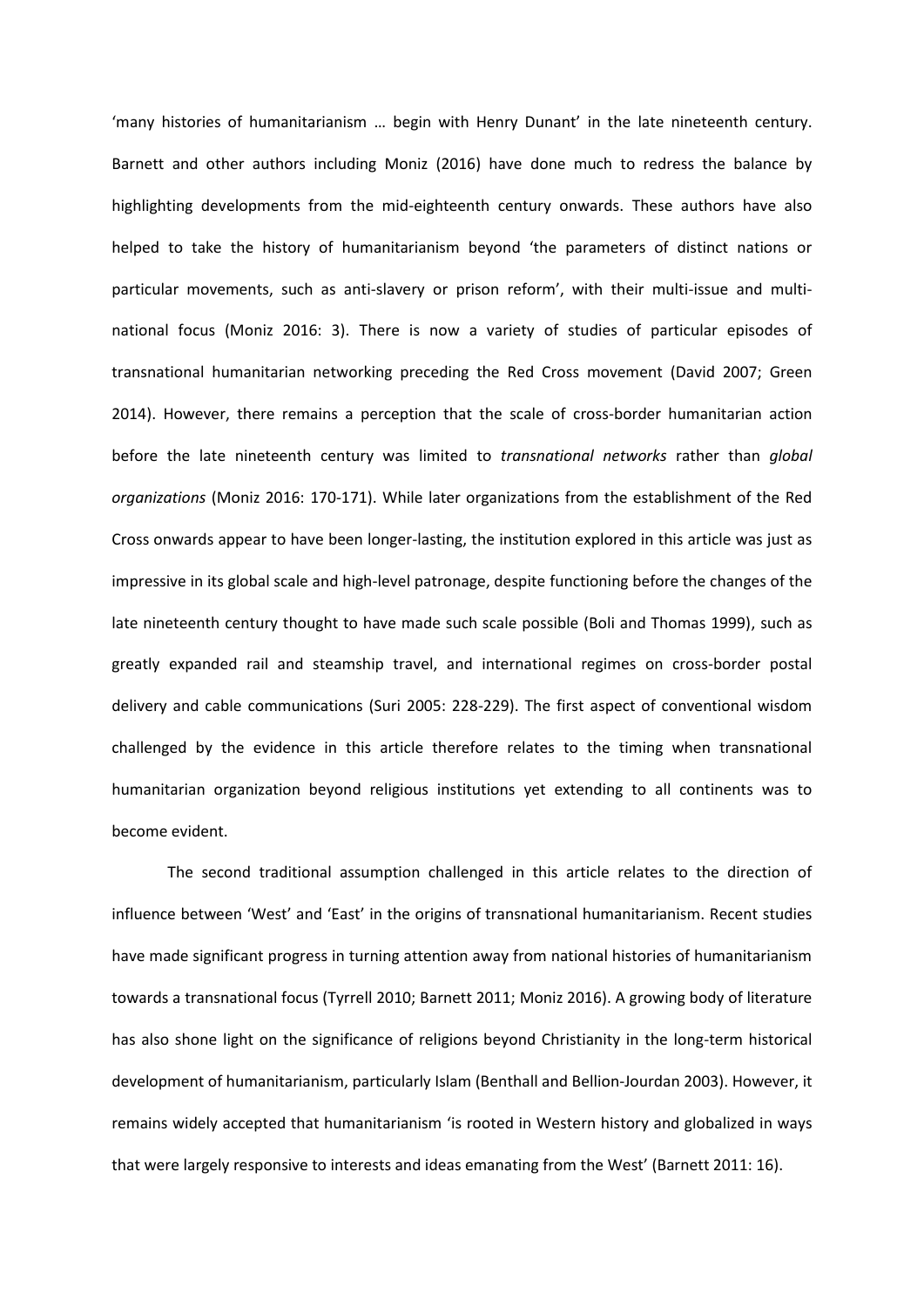That imperialism and 'Western' institutions were significant in the development of transnational humanitarianism is not denied in this article. A rich array of work has highlighted the importance of imperial ties in the evolution of multiple aspects of transnational humanitarianism in the late eighteenth and early nineteenth centuries (Harrison 2008; Barnett 2011; Moniz 2016). However, it is argued that to concentrate on these dimensions alone is not sufficient given the importance of diffusion processes from East to West in the origins of the ISS. As Green (2014) has argued, existing work on transnational humanitarian history has focused excessively on Anglo-American roots, and greater attention needs to be turned elsewhere. While the 'Eastern origins of Western civilization' have been recognized in many other fields (Hobson 2004), those in the evolution of transnational humanitarianism deserve greater attention.

There has been some attention to the significance of the Middle East in the development of early twentieth century humanitarianism (Watenpaugh 2015). However, it is important also to take into consideration the role of developments far further East much earlier. Konishi (2014) and Käser (2016) have drawn attention to the contribution of Japanese humanitarian associations to understandings of humanitarianism and the development of the Red Cross movement in the late nineteenth century. This article, by contrast, looks at the role of Chinese influences upon a transnational humanitarian organization operating three decades before the Red Cross movement was formed.

The third conventional assumption challenged in this article relates to the roles of individuals in the development of early transnational humanitarian organizations. Histories of the Red Cross movement are replete with references to the role of 'Dunant, the visionary thinker, and … Gustave Moynier, the more practical and systematic lawyer' (Forsythe 2005: 17). Studies of earlier networks of humanitarian societies also emphasise the role of a limited number of individuals such as the 'couple of dozen men who led in philanthropic circles' investigated by Moniz (2016: 6).

In this article, the significance of individuals is not denied: the crucial role of Auguste Godde to the development of the ISS will be highlighted. However, the evidence from this organization will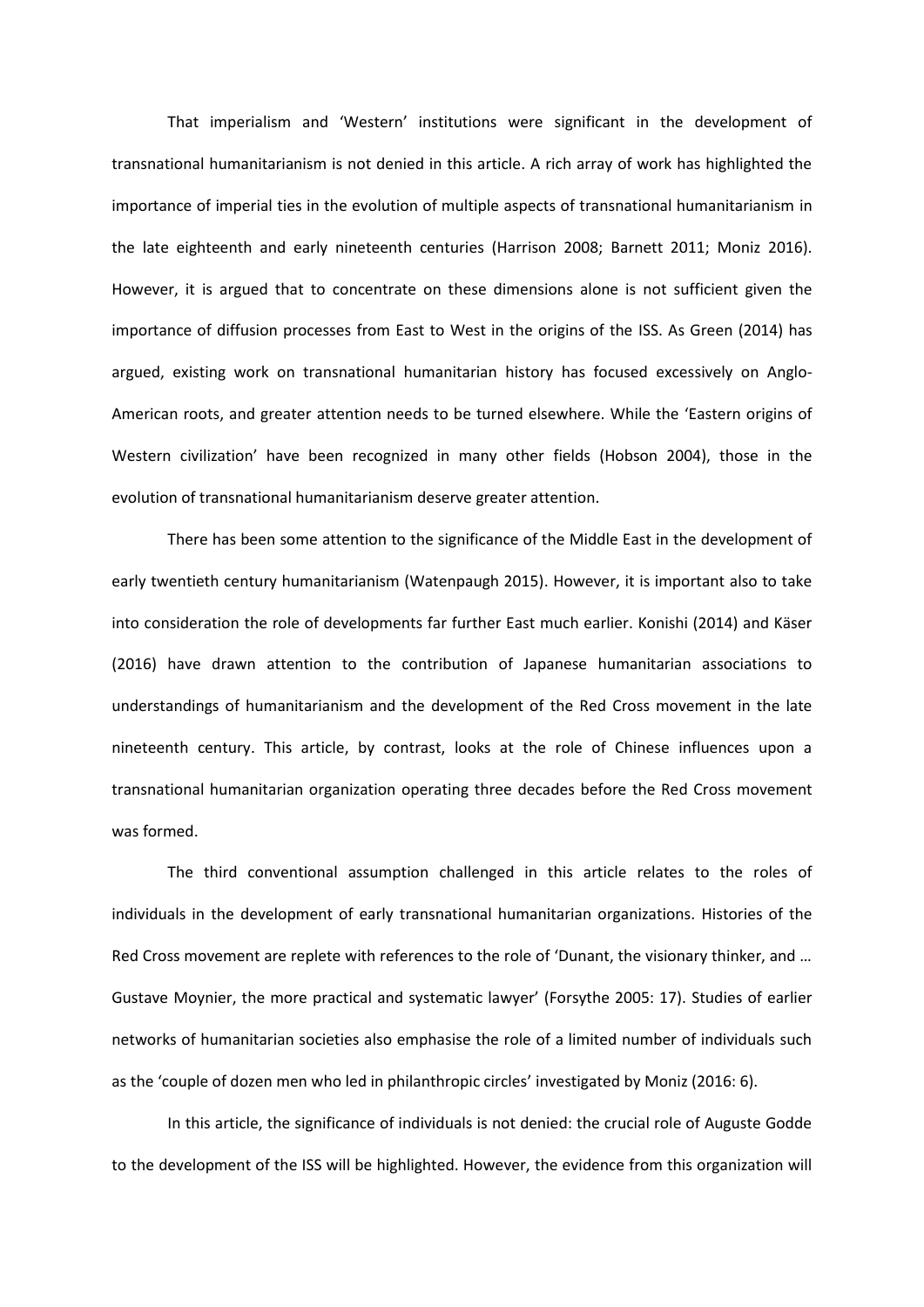reveal that attributes such as the 'altruistic' qualities ascribed to Dunant in founding the Red Cross movement (Finnemore 1996: 87) may not be appropriate in consideration of the earlier activities evaluated here. The examination of individuals' roles in this article will therefore help to provide a more balanced account of the ways in which they inhibited as well as facilitated the development of an early transnational humanitarian organization. In particular, this article considers how in the early nineteenth century context the ISS exhibited symptoms of 'founder's syndrome', a concept which has been gaining increasing recognition in the study of contemporary non-profit organizations but which deserves greater attention in respect of early humanitarian history (Block 2004, Schmidt 2013).

This article commences by placing the ISS in the context of existing knowledge of the network of 'humane societies' that developed in the late eighteenth and early nineteenth centuries. It proceeds to evaluate the pioneering global structure and reach of the ISS significantly before later global humanitarian institutions such as the Red Cross. The article then considers the importance of precursors in the Chinese context and the influence of China on the origins of the ISS, thereby challenging conventional assumptions of Western origins of transnational humanitarianism. The dual facilitative and inhibitive roles of individuals in this pioneering transnational humanitarian organization are then considered, before concluding with reflections on the implications of the evidence of the ISS for our understanding of transnational humanitarianism and institutions.

# **The transnational lifesaving movement in the late eighteenth and early nineteenth centuries**

Recent work on the development of transnational humanitarianism has gone a long way to challenge traditional accounts taking the 1860s as a starting point. Barnett (2011: 49, 57), for example, traces a 'humanitarian big bang' to the late eighteenth century, and highlights that 'for many students … it all began with the anti-slavery movement'. More recently, attention has concentrated on another aspect of transnational humanitarianism that grew in scale and reach in Europe and North America from the late eighteenth century onwards: the lifesaving movement.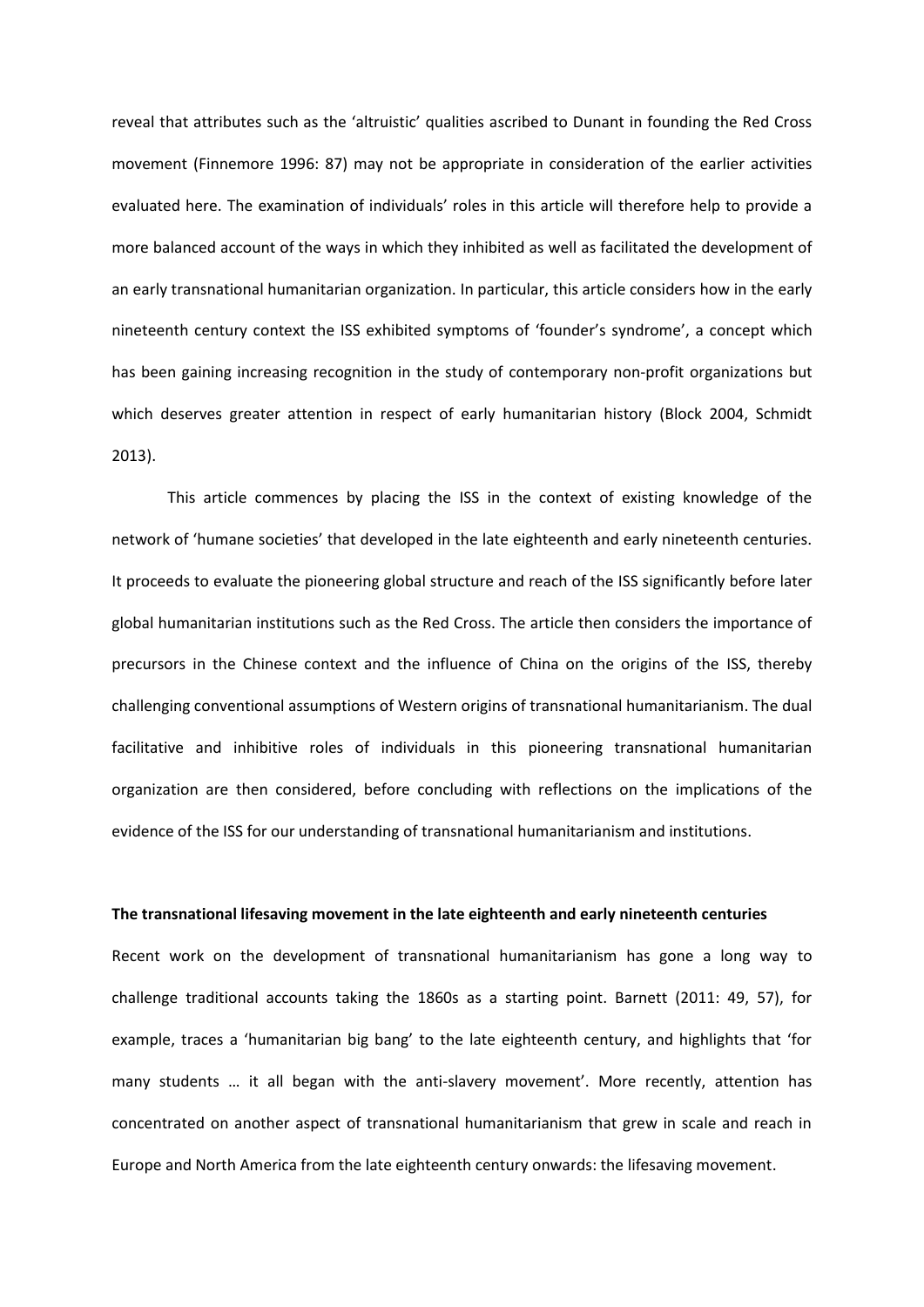It has been assumed, as Moniz (2016: 9) argues, that 'the lifesaving movement had begun in Amsterdam in 1767, and, building on medical networks, spread around Europe and across the Atlantic'. The first European lifesaving society is generally held to be the *Maatschappij tot Redding van Drenkelingen* established in 1767 to disseminate information on resuscitation methods and to encourage their implementation by offering rewards to successful lifesavers (Cogan 1773: 2; Heldring 2006: 4). Accounts of its history have tended to look to local context (Booy 1967), emphasising concern among Dutch doctors at the numbers lost in canals to drowning 'for want of proper treatment' (Johnson 1773: 3). Societies emulating its objectives were established in Hamburg in 1768 and in France by 1772 (Heldring 2006: 4).

By 1774, a Society modelled on the Amsterdam institution was established in London, known initially as the 'Humane Society instituted for the Recovery of Persons apparently Drowned' and today as the Royal Humane Society (RHS). Its prime mover was Thomas Cogan, a medic who had translated the Amsterdam Society's memoirs (RHS 1774). The London Society emulated the Amsterdam Society's aims, and it achieved success promoting creation of similar institutions across the British empire and in the United States, Barbados, Jamaica, Portugal, Prague, and Saint Petersburg (Moniz 2008a: 359-62). The RHS has been credited with advancing 'enlightened humanitarianism' (Davison 2001: 111) and an 'impartial approach' in providing humanitarian assistance without discrimination on the basis of nationality, race or class (Moniz 2009: 611-612; Moniz 2016: 141).

Studies of the early transnational lifesaving movement have largely concentrated on the 'transnational, though primarily Anglophone, network of fellow organizations' centred around the RHS (Moniz 2008b: 11). Especially well-researched are the British and American Humane Societies, which are said to have developed notions of universal moral responsibility 'in the wake of the crisis of community wrought by the American Revolution' (Moniz 2016: 171). The roots of this network are generally traced to the Amsterdam Society, widely thought to have been 'a new type of eleemosynary undertaking' (Moniz 2008b: 10) and 'entirely unprecedented' (Davidson 2001: vii).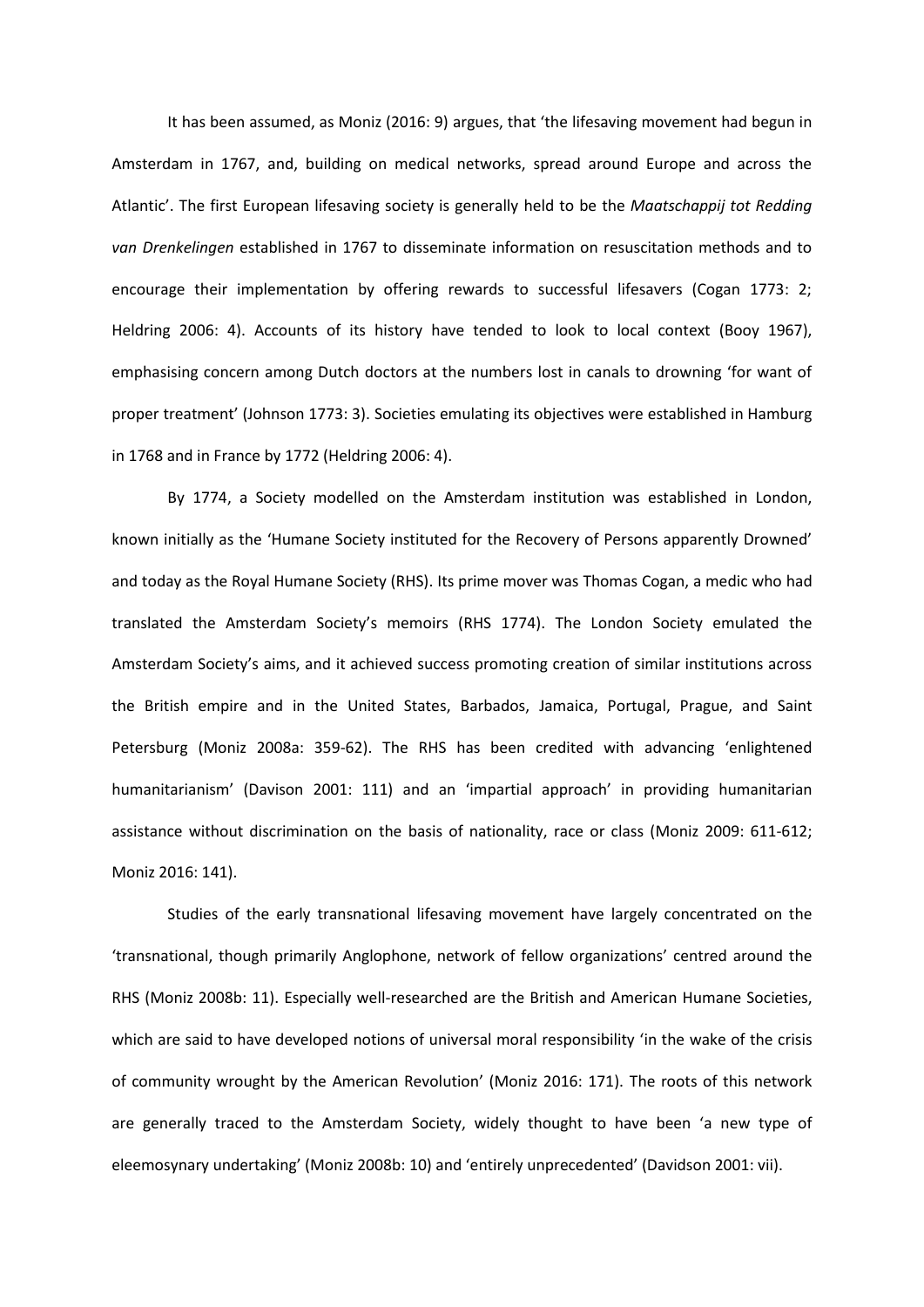The transnational network of Humane Societies of the late eighteenth and early nineteenth centuries is notable for its geographical reach, including associations across Europe, North America, and a few European settlements further afield. Although connected through exchange of correspondence, publications, and ideas, these Societies operated autonomously and were not united in a single, global organization. The development of global humanitarian organizations – rather than just transnational humanitarian networks linking locally-based associations – is widely understood to have been a development that took place much later in the nineteenth century (Moniz 2016: 171).

#### **The ISS**

If one extends one's focus beyond the Dutch-inspired Anglophone network of Humane Societies on which existing attention has tended to concentrate, then a different picture of the evolution of the transnational lifesaving movement – and in turn of the history of transnational humanitarianism – emerges. The early transnational lifesaving movement did not merely consist of a network of independent Humane Societies, but also witnessed in the 1830s and 1840s the development of a remarkable transnational humanitarian organization, which may have been the first transnational humanitarian organization to be 'international' in both name and structure: the ISS established in Paris in 1835.

Originally known as the '*Société Générale des Naufrages et de l'Union des Nations*' and later adopting the title '*Société Internationale des Naufrages*' by the end of the decade, the ISS has been almost entirely neglected in existing historical literature (exceptions being short references to its existence in Caille 2006: 208, and Davies 2014: 32). Its principal organizer was Godde, a medical doctor who had been an active participant in Parisian literary societies including the *Société de Civilisation*, of which he was progenitor of its exterior relations committee (Société de Civilisation 1834: 147-8). Godde served as ISS secretary-general from its foundation in January 1835, while another medic – Daniel de Saint-Anthoine – was its commercial and scientific director. The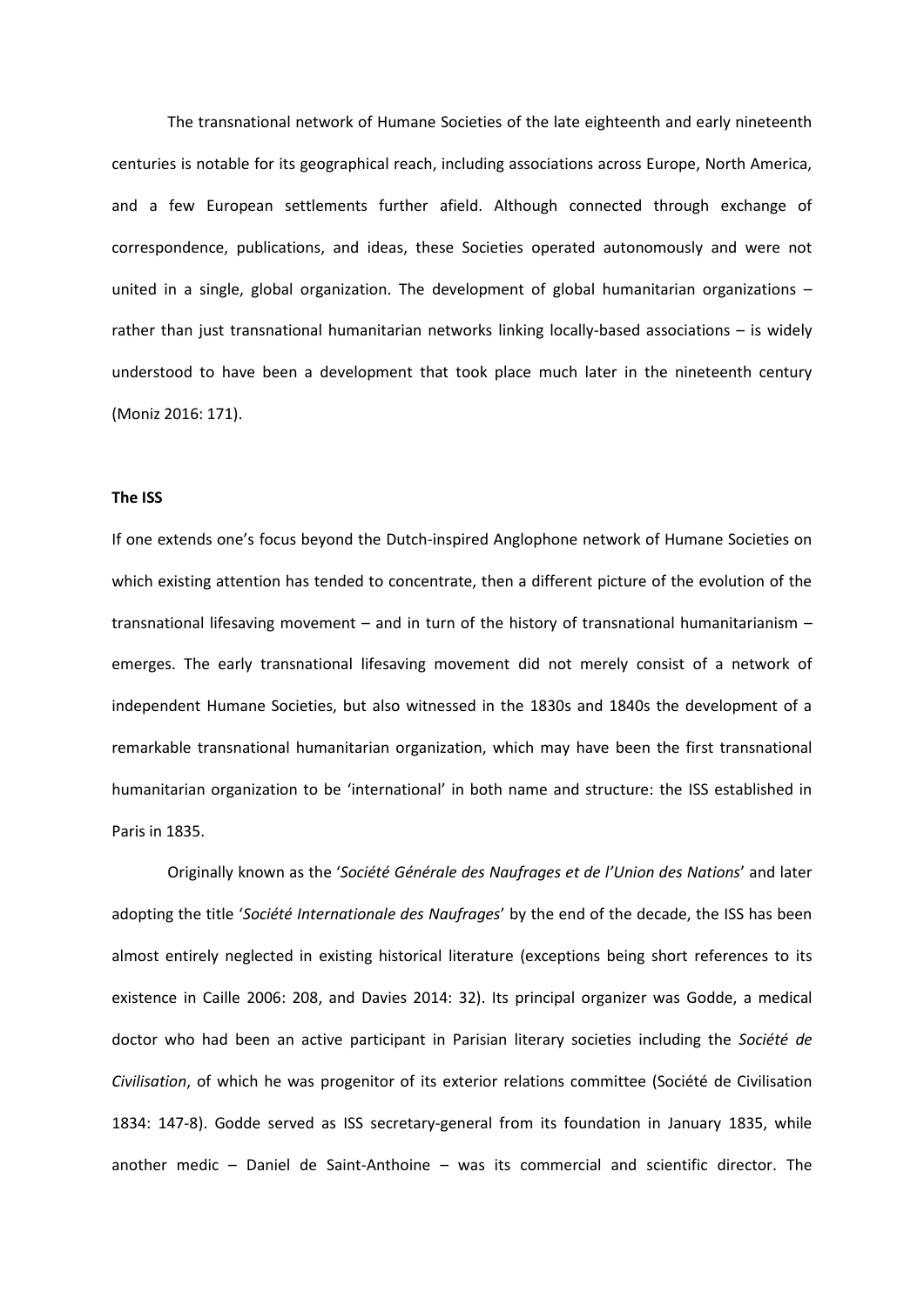organization's President was well-travelled French engineer, diplomat, colonel, and Ottoman historian Antoine Juchereau de Saint Denis, and its lifesaving director was British admiral Sidney Smith, who had made Paris his home after an impressive naval career. Further members of its original organizing committee included French polymath Marc-Antoine Jullien of Paris, US diplomat Dunscomb Bradford, and Ottoman statesman Rouheddin Effendi (ISS 1835: 9-10).

Unlike earlier lifesaving societies, which extended their international ambitions no further than networking with societies in other countries and which remained local in organizational form, the ISS was intended, as Juchereau argued at the organization's inaugural meeting, itself 'to embrace all parts of the world' (ISS 1835: 10). Godde and Saint-Anthoine considered Paris to be a particularly suitable base for an internationally-structured organization, given its cosmopolitan population and central location (ISS 1835: 1).

Like earlier lifesaving societies, the ISS disseminated information on lifesaving and rewarded rescuers (ISS 1835: 3). In contrast to earlier lifesaving societies, the ISS aimed to be comprised of 'an indefinite number of members of all nations' organized into national sections, and to have its own worldwide infrastructure of lifesaving stations with an ISS agent at each of them (ISS 1835: 2-6). Although its goals were largely centred around saving lives from shipwreck, the Society's statutes also proclaimed a broader objective of 'uniting the benevolent of all countries' (ISS 1835: 2). The Society quickly attracted the French king's patronage, and by September 1835 it already had an international membership of several hundred subscribers (ISS 1835: 9).

In some of its activities, the ISS continued on an expanded international scale work already undertaken by earlier societies, such as awarding medals and disseminating literature. Within six years, the Society had rewarded more than 1,300 rescuers in twenty nations, and distributed approximately 1.2 million pages of literature plus more than 20,000 items of handwritten correspondence (Godde 1841: 6). So extensive were its activities that contemporary commentator Louis Reybaud remarked that 'no other society made a greater racket in the columns of publicity or devoted itself to more ingenious experiments' than the ISS (Reybaud 1845: 270).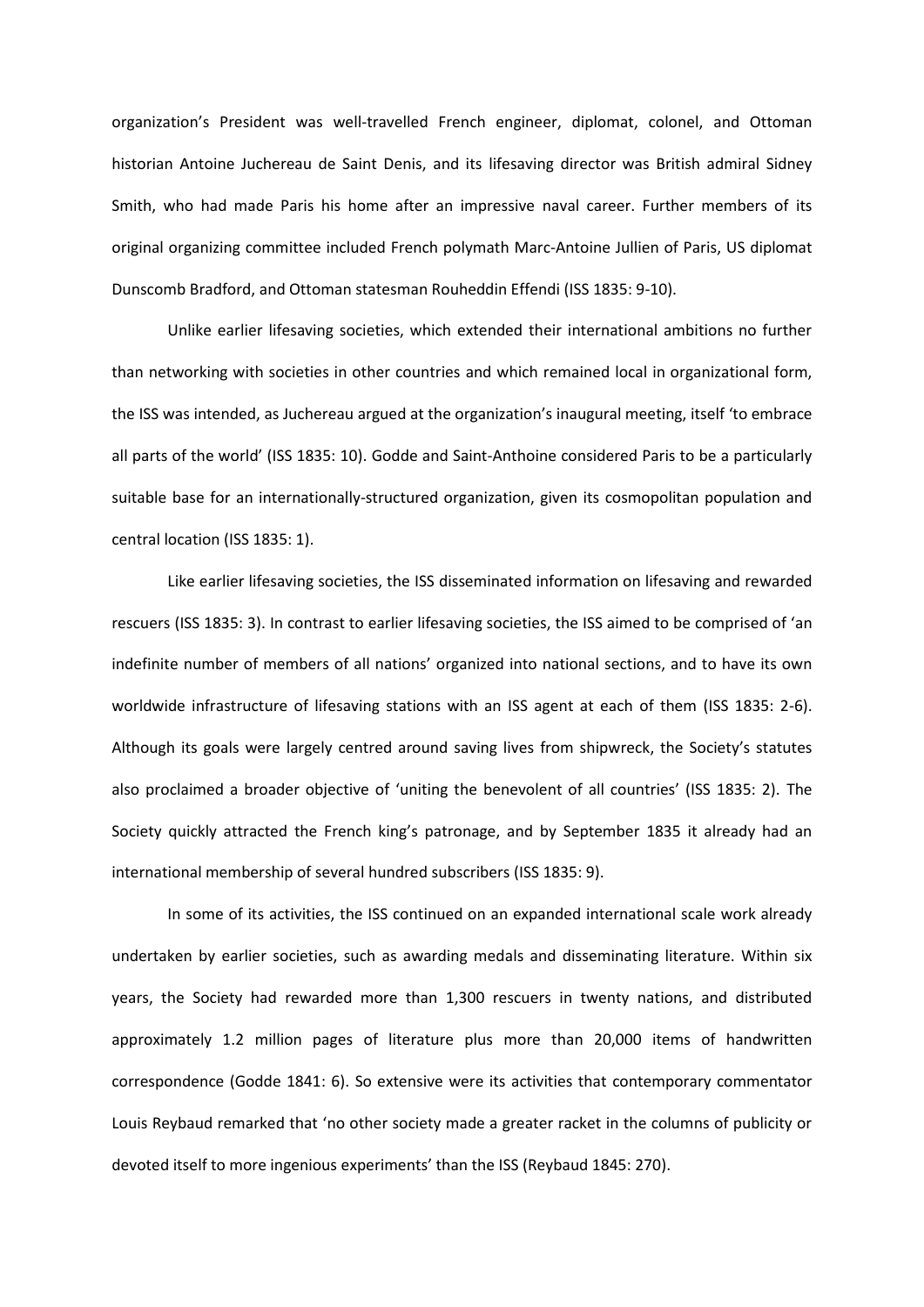It was in its growth as an international humanitarian organization, however, that the ISS was most remarkable. Within a year, Smith reported to the French King – who stated he viewed the organization's work as 'very profitable to humanity' – that the ISS 'embraced the whole world' (ISS 1836: 41-42). Its sections by May 1836 included Portuguese, British, Spanish, Belgian, Ottoman, Greek, US, Moroccan, Sardinian, Bavarian, and Brazilian branches in addition to its many French member societies and correspondents further afield including in Algeria, Iceland, Guadeloupe, and Tangiers (ISS 1836: 87-90). By the following year, sections in Macao and Mexico had been added (ISS 1837a: 153, 187). The ISS proclaimed that its flag could be seen on the banks of the Seine, the Plate, the Nile and the Bosphorus, and the shores of the Persian and Mexican Gulfs, the Atlantic Ocean, and the Chinese, Mediterranean, and Caspian Seas (Godde 1841: 8). With the organization's branches spanning from Montevideo to Macao, the head of the Mexican section described the ISS as 'the most immense philanthropic society in the world' (ISS 1841: 75).

At the outset, the ISS headquarters was located in Place Vendôme, reflecting the close links between the organization's founders and the July monarchy (ISS 1835: 1). The organization's fundraising capacity was remarkable, making use of a tiered subscription system by which one could buy 'protector' status equivalent to that of monarchs for a thousand francs, or a lower category of status for lesser sums (ISS 1835: 3-4). The ISS was also notable for its ambitious publications, including from 1842 a journal entitled *The International*, which aimed to be 'a means to stimulate and honour the philanthropic spirit which all peoples share' and to reach 'all parts of the globe' making use of the ISS' worldwide reach, Paris' central location, and the universality of the French language (ISS 1842c: 2).

#### **A pioneering international humanitarian organization**

Launching one of the first international periodicals was one among many path-breaking dimensions of the ISS' work. It was especially notable as the earliest organization to be both international in name and international in structure. Previous organizations calling themselves international such as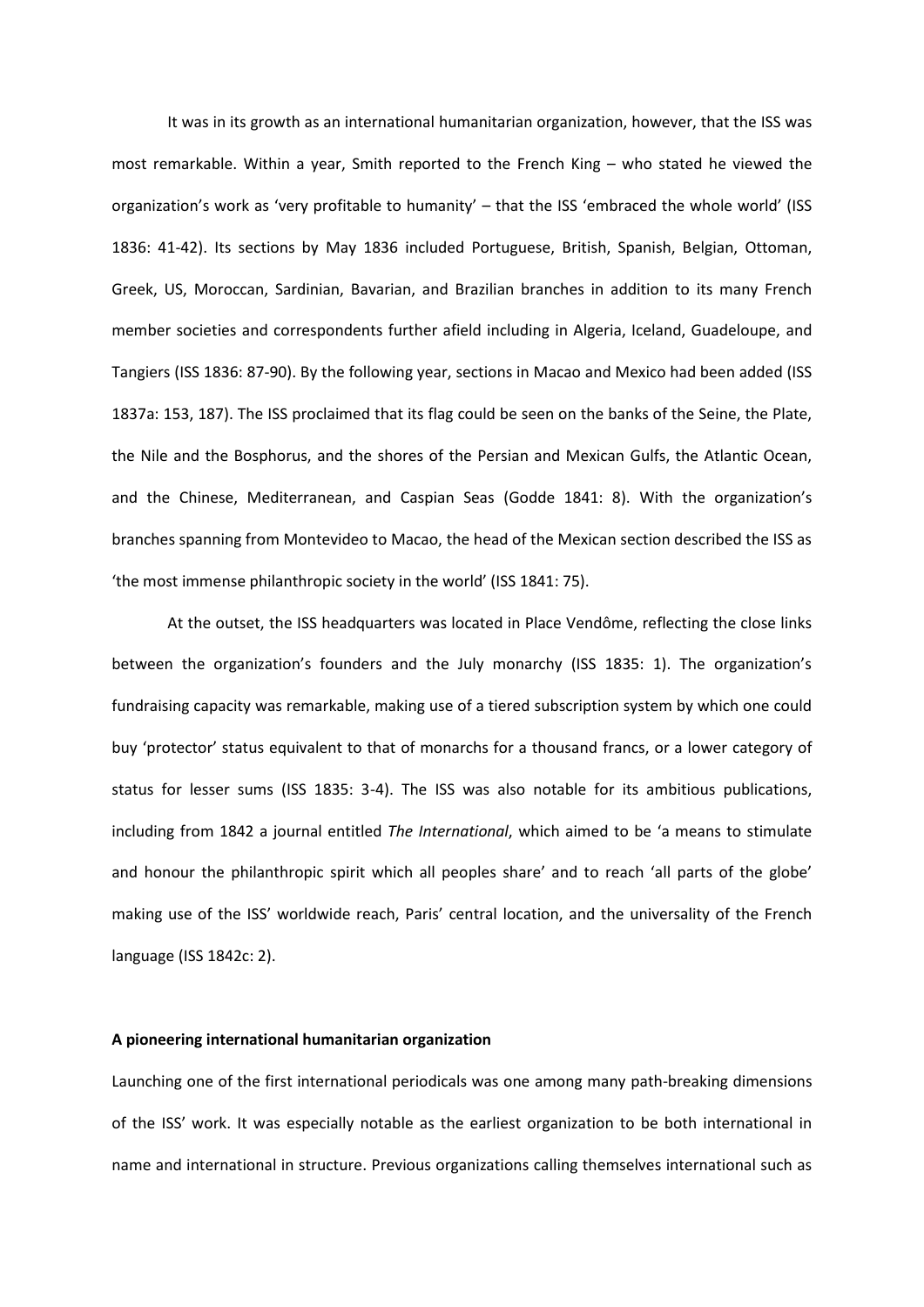the International Association set up in Scotland in 1834 had been international only in name (Davies 2014: 30). While internationally-structured organizations had existed for many centuries, the term 'international' only reached common discourse in the 1830s (Suganami 1978), and few organizations used the label before the 1860s, when it was popularised by the so-called 'First International' of 1864.

Having previously been known as 'the *general* society of shipwrecks', in 1839 the ISS began highlighting the significance of 'the principle of *internationality'* in guiding its work, which Godde described as something 'new and without precedent' and involving 'shared interests' worldwide 'of the great human family' (ISS 1839: 51). For the ISS, therefore, the term 'international' referred not only to having a composition encompassing multiple countries, but also serving these countries' shared interests. The ISS understood its international nature to include both structural dimensions in the sense of 'being of all nations, like charity', and normative dimensions in that 'its fatherland is charity and virtue', 'serving all countries without distinction' and being 'humane' in purpose (ISS 1840: 159-160).

For the ISS, 'internationality' and serving 'humanity' were interlinked. The ISS considered itself to be a 'humane society', and it was keen to emphasise, as articulated at one of its meetings, that it had 'no other goal than the welfare of all without distinction, and regardless of country of origin' (ISS 1841: 26). In contrast to earlier transnationally-structured humanitarian organizations that had tended to be religiously motivated, this was therefore one of the earliest to promote on an international scale humanitarian assistance apparently without regard to religion, race, or other distinguishing features such as occupation. It made much of its composition of 'people of all classes', its work to develop lifesaving stations in 'deprived localities' and not merely in major ports, and its rewarding of the work of Asian and African lifesavers (ISS 1839: 16, 103, 175).

There were, of course, limits to the egalitarianism of the ISS. Although its assistance and rewards were provided to people of all social backgrounds and national origins, and although its membership was open to all, its tiered structure with aristocratic 'protectors' at the top reflected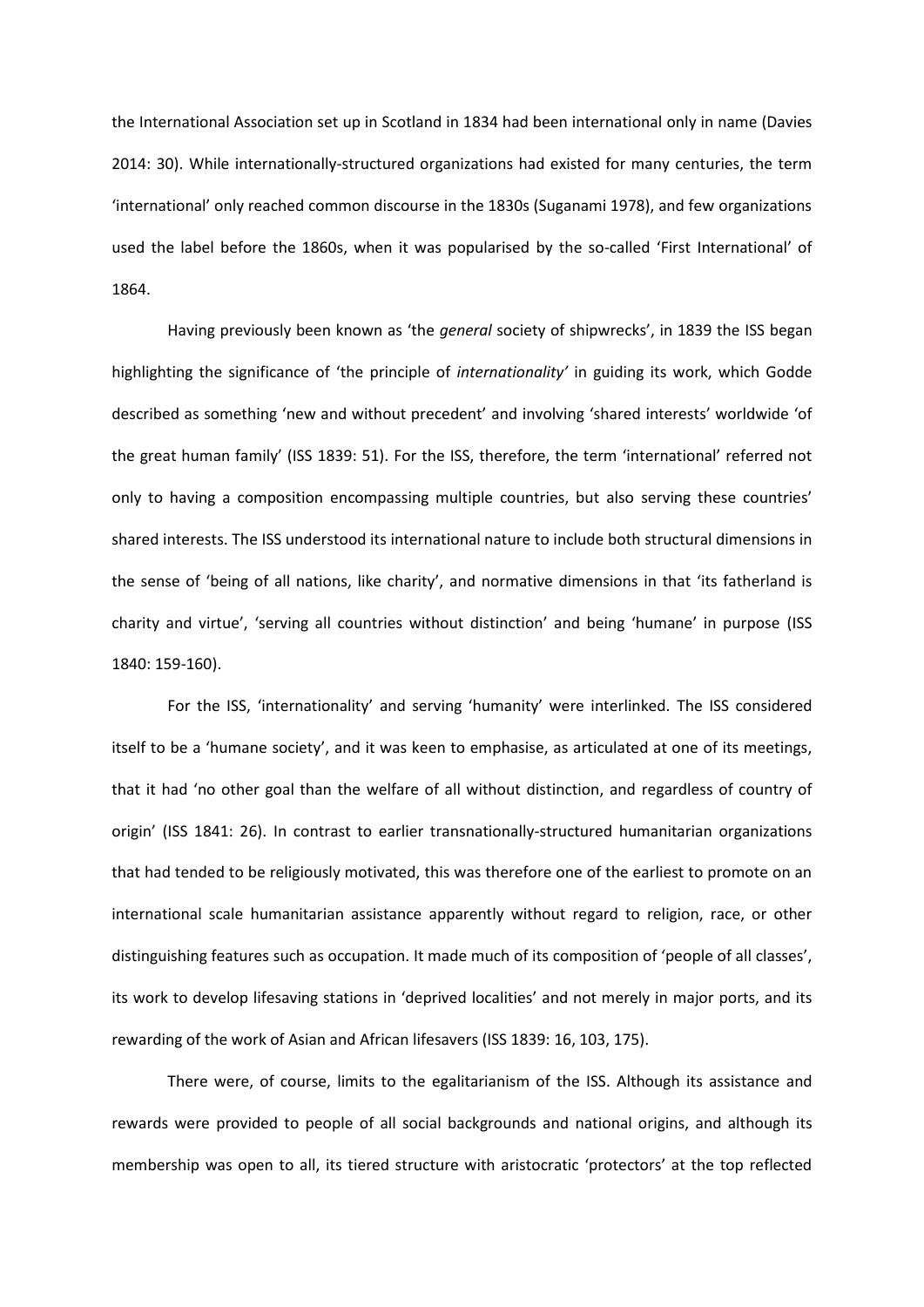class divisions at the time, and its composition was overwhelmingly (but not exclusively) male. The ISS (1842c: 1) also emphasised how its reach extended to 'all *civilised* peoples', and its Macao branch, despite including Chinese members and providing assistance to sailors regardless of origin, was dominated by its European leadership, which expressed frustration at the extent to which local authorities were prepared to cooperate, and at the limited effectiveness of Chinese lifesaving activities (ISS 1840: 138-139). The central secretariat of the ISS, on the other hand, argued that the limitations of humanitarian work in Europe were as great as in China (ISS 1840: 139).

Despite its limitations, the operation of the ISS as an internationally-structured body was remarkable given the context in which it functioned, with rail and steamship travel still at an early stage of development, and preceding the accelerated global communications made possible in the late nineteenth century by institutions such as the Universal Postal Union and infrastructure such as the Suez canal. The ISS consisted of a central secretariat in Paris, plus national sections organized according to provisions in the ISS statutes. The national sections sent representatives to the general meetings of the ISS, while the international secretariat was represented by 'special agents' in the sections (ISS 1837b: 600-601). The secretariat provided the sections with equipment (including lifejackets and lifeboats), funds, literature on lifesaving techniques and technology, model courses, and copies of its journal, while the sections were charged with implementing ISS educational and lifesaving programmes, testing and demonstrating the latest equipment developed by the Society, providing to the secretariat data on navigation, lighthouses, and shipwrecks in their respective countries as well as regular reports on their activities, and liaising with the secretariat on resources required through the special agents (ISS 1842a: 2).

In practice, the relationship between the secretariat and the sections varied considerably, as did the work undertaken by the sections, which were given considerable autonomy by the secretarygeneral (Liancourt 1877: 11). Some, such as the Macao branch, focused especially on providing direct assistance to the shipwrecked, while others, such as the Russian branch, concentrated more on development of new lifesaving equipment (ISS 1839: 177). The secretariat was particularly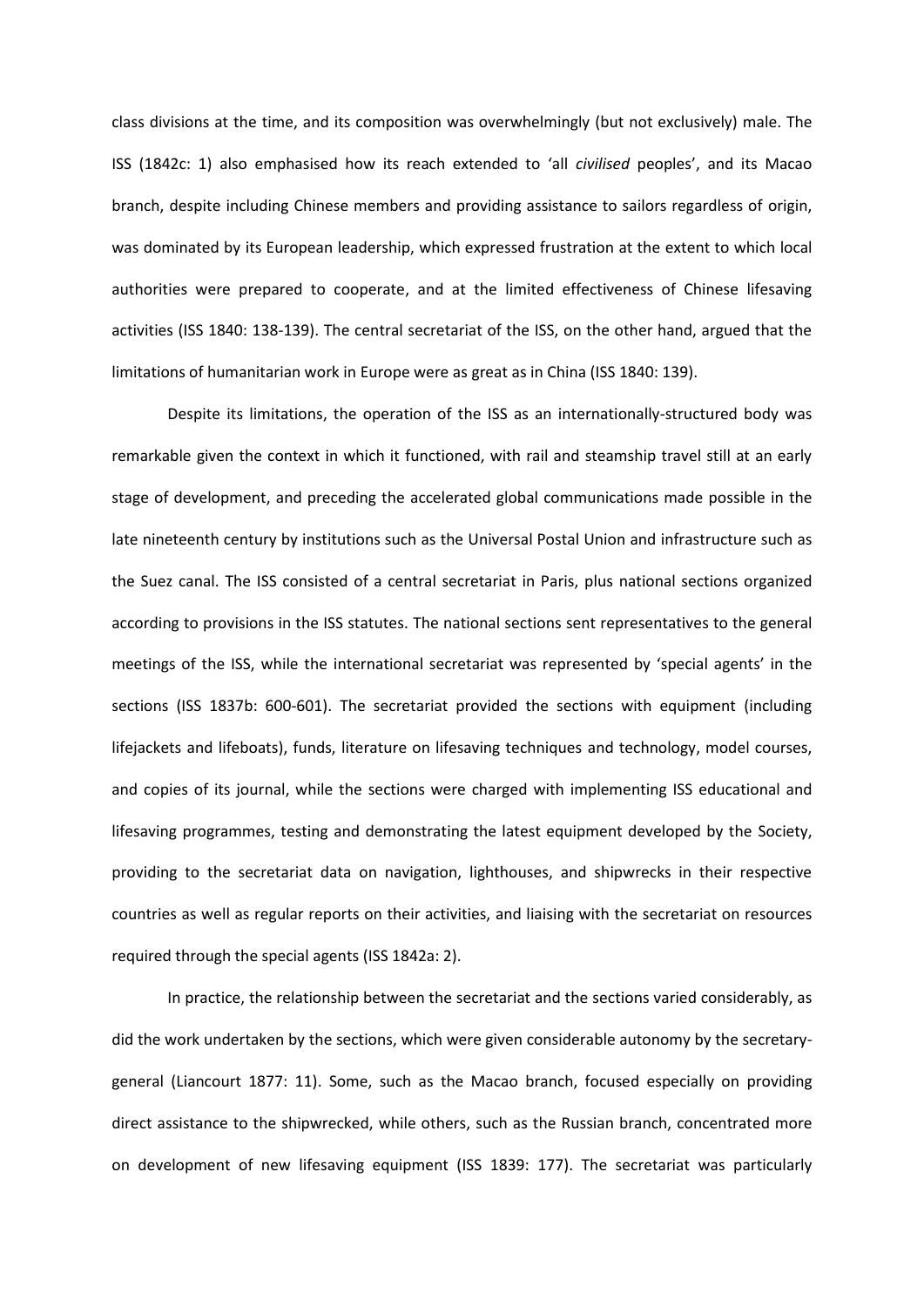successful in collecting information from sections, distributing medals, diplomas, literature and equipment to sections, promoting the establishment of new lifeboat stations such as in Algeria and Mexico (ISS 1841: 75), and running a common lifesaving training programme across its national branches (ISS 1840: 176). The secretariat made personal visits to sections in continental Europe, but was unable to do this further afield (ISS 1840: 169). The most active sections tended to be those in countries where the pre-existing network of humane societies was less well-developed, including in France, its colonies in Africa, Spanish and Portuguese-speaking countries in Europe and South America, and Macao, rather than English-speaking countries (ISS 1840: 45).

The ISS operated as an international organization not only in respect of co-ordinating activities of member sections and allocating their resources, but also through advocacy on crossborder issues. It saw its role not only in terms of treatment of the problem (i.e. rescue of the shipwrecked), but also *prevention* through transnational cooperation (ISS 1841: 28-29). To this end it sought to serve as a central bureau of information on navigation across different regions of the world which was disseminated through its internationally distributed publications, and it lobbied governments to adopt standardised rules of navigation (ISS 1839: 154-157). It also claimed success in lobbying governments in Europe, North Africa, and South America to establish lifeboat stations (ISS 1840: 3).

According its founder, the ISS' creation as a specifically *international* organization was motivated by the existence of 'general interests' common to 'all nations' in addressing the problem of shipwrecks, which locally organized associations alone could not sufficiently address (ISS 1838a: 3; ISS 1839: 51). Internationally co-ordinated action, it was claimed, was made possible by 'our industrial society' and the 'age of force', as well as by 'doctrines of progress' (ISS 1839: 14-15). The ISS published the work of Blanqui, which unpacked the opportunities provided by the context of the time, including technological aspects such as travel by rail and steamboat, political aspects such as international peace since the Congress of Vienna and the development of bilateral postal and commercial treaties, and the expansion of international co-operation such that he envisaged 'the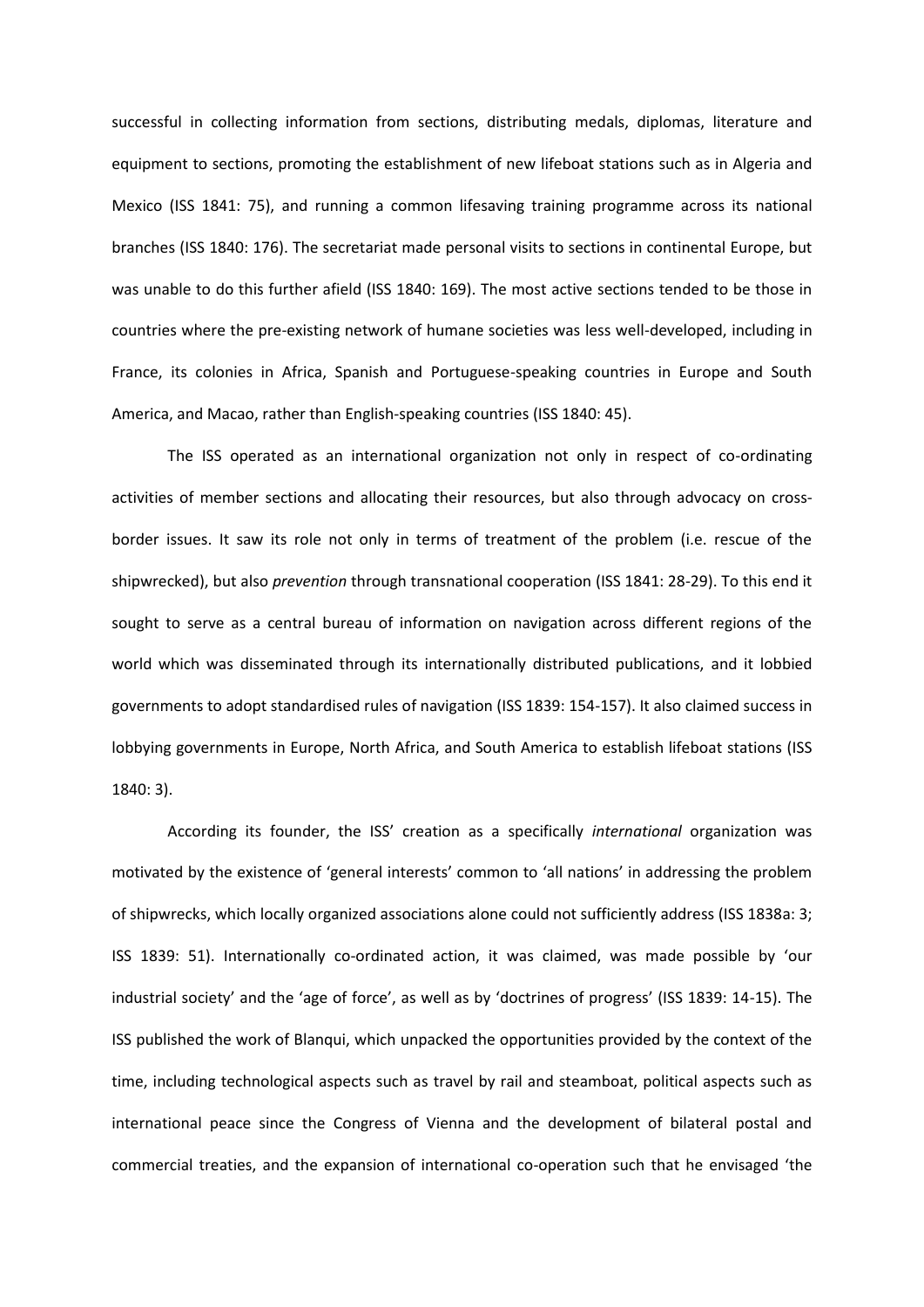moment is not far off when there will be no other politics than that of the common interests of all countries' (ISS 1842b: 4). To the ISS leadership, international linkages had brought about a 'moral revolution' necessitating promotion of 'the common thought of humanity' (ISS 1842c: 2), noting that all the world's regions and religions promote charity and humanity (ISS 1842b: 2) – this may constitute an early example of what Iriye (2002: 8) terms 'global consciousness'.

As Keck and Sikkink (1998: 7, 15) highlight, in addition to contextual factors and common understandings, the development of international networks also depends on the relationships of political entrepreneurs and their contacts. In the ISS case, secretary-general Godde drew on his connections developed in Parisian associations in developing the ISS as an international organization. Resident in Paris were a significant number of diplomats and other notable figures from many countries, who were able to facilitate the establishment of branches of the ISS in their home countries: the Russian section, for instance, was organized by General Swetchine, husband of Anne Sophie Swetchine who ran a popular Parisian salon. The ISS also drew upon colonial and missionary networks in establishing sections in Asia and Africa: the President of its Chinese section, for example, was German missionary Karl Gützlaff. The ISS also benefited from the widespread sympathy that had already developed internationally for associations promoting lifesaving due to the work of existing humane societies.

Despite the progress in global communications that had helped to make the ISS' international work possible, the limitations to this progress constrained the ISS' capacity to organize across borders. In the absence of a universal postal regime, communication between the secretariat and its sections often relied on third party intermediaries such as Lord Palmerston to ensure documents reached their intended recipients, which was frequently a slow process and relied on personal links to and the good-will of the third parties (ISS 1838b: 99). The remoteness of the Paris secretariat from its national sections was identified as a problem, and sections complained of their lack of influence in decision-making (ISS 1841: 107-108). Revised statutes were introduced in 1842 to provide sections with greater influence over elections of officers and disbursement of funds, but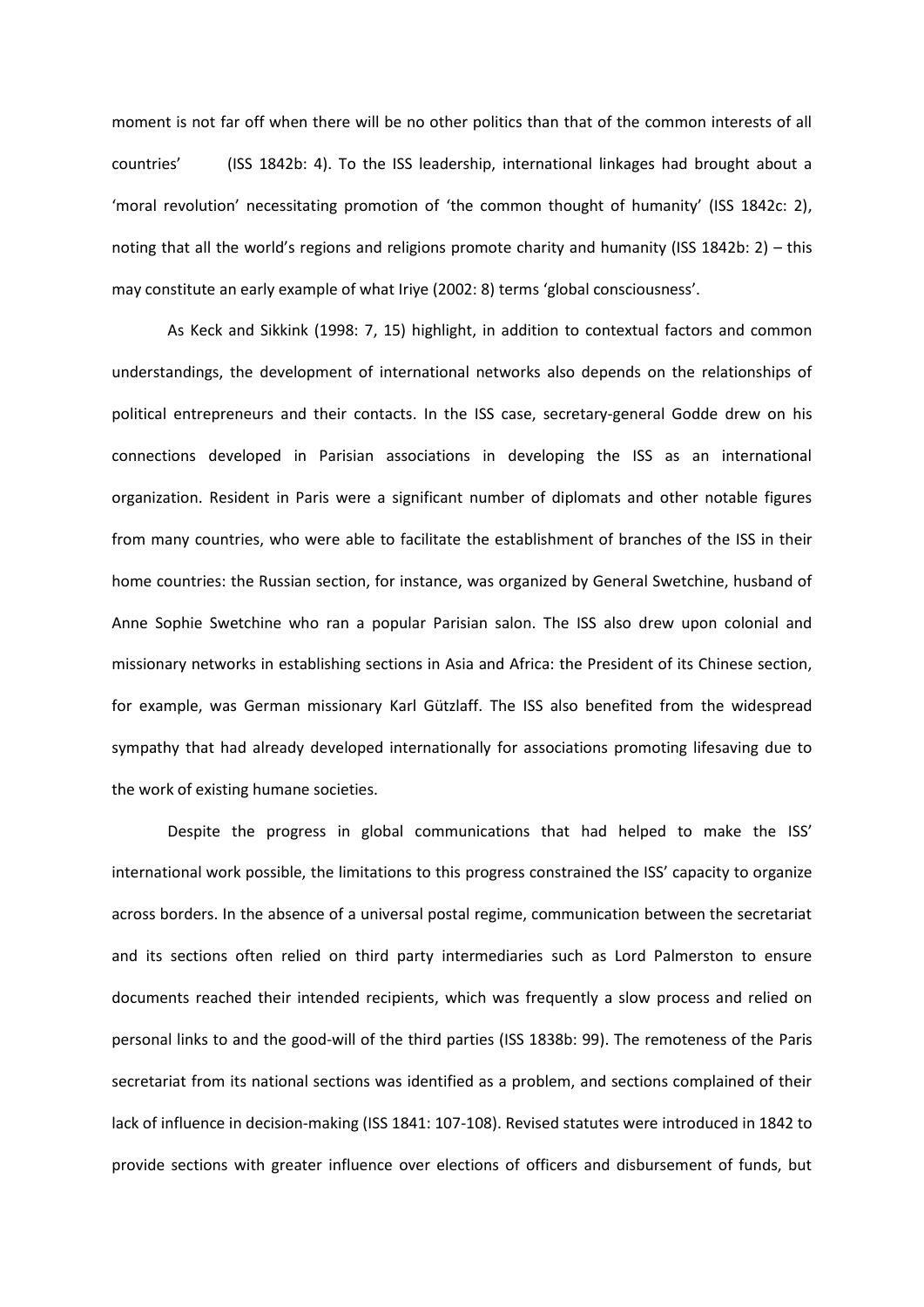given the slowness of communications at the time six months had to be allowed each time there was an election to replace an officer of the Society to allow sufficient time for votes from sections to reach the secretariat (ISS 1842a: 3).

# **Eastern origins**

Extending one's focus beyond the Anglophone Humane Societies does not merely shed light on the development of a transnational humanitarian organization beyond networking in the early nineteenth century. Looking to the ISS also reveals the significance of roots beyond the European and North American context in the development of a transnational humanitarian organization.

One of the ISS' most prominent branches was its Chinese section in Macao. Led by a German missionary and consisting of a largely European membership in a colonial settlement, this ISS component appears little different from other associations in Asia with apparently Western roots. The section struggled to communicate with the Chinese emperor due to the context of the Anglo-Chinese dispute concerning opium. However, it made efforts to ensure that Chinese legislation mandating rescue of the shipwrecked regardless of nationality dating to the early eighteenth century was disseminated in the ISS' internationally distributed publications (ISS 1840: 126-137).

The Chinese legislation which the ISS disseminated had been actively promoted internationally by the Chinese authorities (Edwards 1997: 39). It was known to the founders of the ISS: in a deputation to the French King on New Year's Day 1836, Smith not only reported that the ISS by that point 'embraced the whole world' but acknowledged that 'we must pay homage to the emperor of China Qianlong who was the first to decree by imperial ordinance a century ago the duties of humanity, imposed on coastal officials, with respect to the unfortunate victims of shipwreck' (ISS 1836: 42).

Contemporary observers noted that Smith 'always thought that the Chinese had preceded other peoples in the establishment of means of saving the shipwrecked' (Ribeiro dos Santos and de Castilho Barreto 1839: 460). The principal organizer of the ISS thought likewise: when reflecting on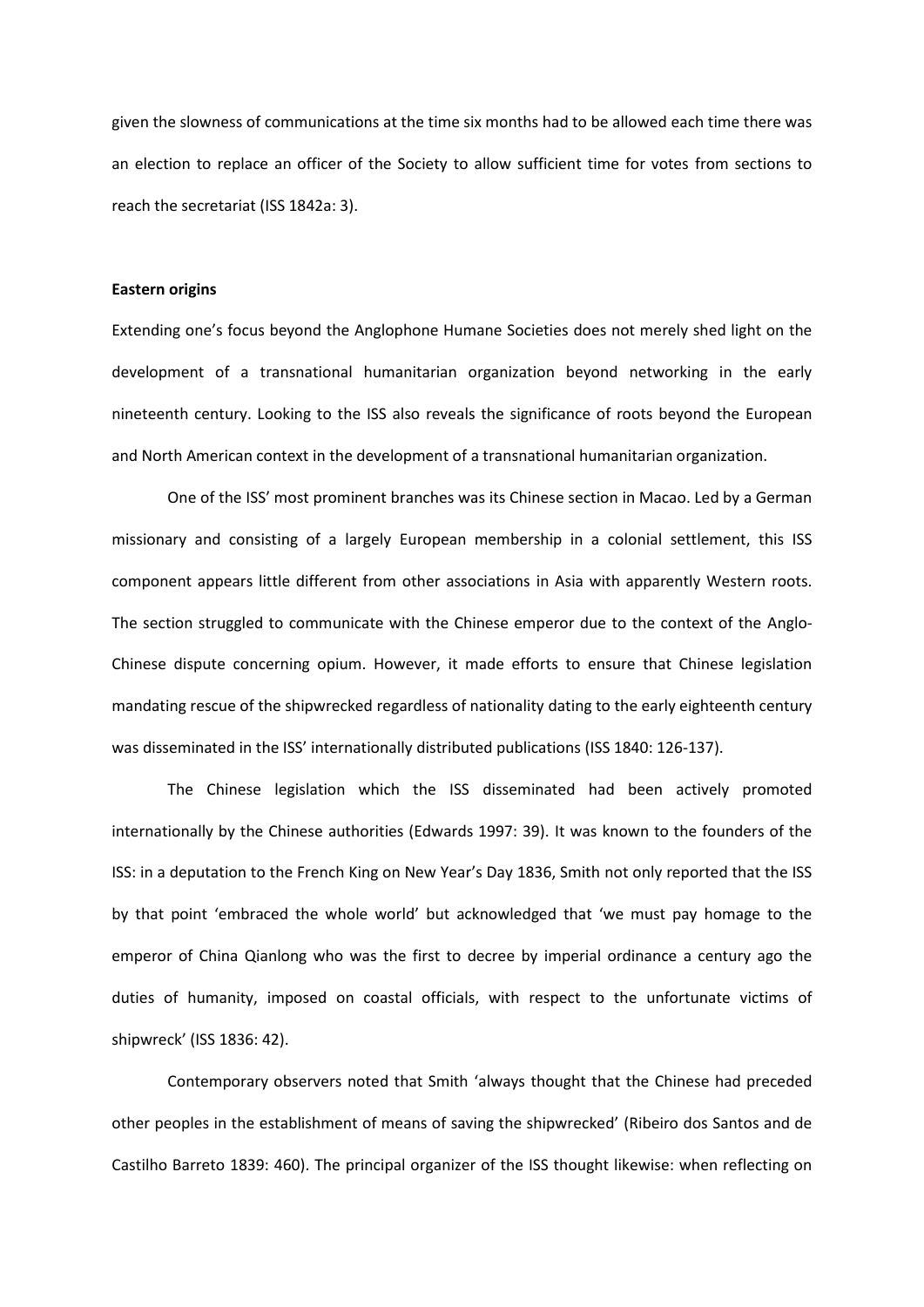the origins of the ISS, Godde noted that 'China gave a first and powerful impetus' to the organization's work, alongside others (Godde 1841: 3).

The significance of China to the development of the transnational lifesaving movement is not limited to the influence of Qianlong's legislation. The role of associations for the rescue of the shipwrecked that developed in China must also be considered. The earliest associations for rescuing the drowning were not European, as traditionally assumed, but Chinese.<sup>2</sup>

Among the most notable of the Chinese associations is Zhenjiang Lifesaving Society, the premises of which have been preserved as a museum. Its earliest instantiations date to the twelfth century: it was established at a Yangtze River ferry crossing at Xijin in Jiangsu Province, by Zhenjiang mayor Cai Guang, who purchased five lifesaving boats. The Society's early versions were government-organized and provided a free ferry service in addition to rescuing the shipwrecked, which lasted until war in the seventeenth century made its activities unsustainable. In their place, local monks organized a rescue service and shelter at Jinshan Temple.<sup>3</sup>

In the first decade of the eighteenth century, a new privately-organized rather than government-run Zhenjiang Lifesaving Society was established during the reign of Qing Dynasty Emperor Kangxi. Fifteen subscribers established the association, and the Society refused to accept government funding. The Society's founders were led by local philanthropist Jiang Yu, whose family went on to run the association for seven generations. They raised significant funds from the public, and established the Society's headquarters which is now the Society's museum. Its objectives are set out in a stone tablet and included rewarding lifesavers, rescue of the shipwrecked, and provision of burial services for those whose lives could not be saved. The first two of these objectives were to be central to the work of the later European and North American lifesaving societies.<sup>4</sup>

The activities of Zhenjiang Lifesaving Society lasted until the Second Opium War, when the British occupied its premises and used them as a consulate. As with later European and North American lifesaving societies, Zhenjiang Lifesaving Society inspired the establishment of lifesaving societies elsewhere, including in Sichuan, Hubei, Anhui, and Jiangxi.<sup>5</sup>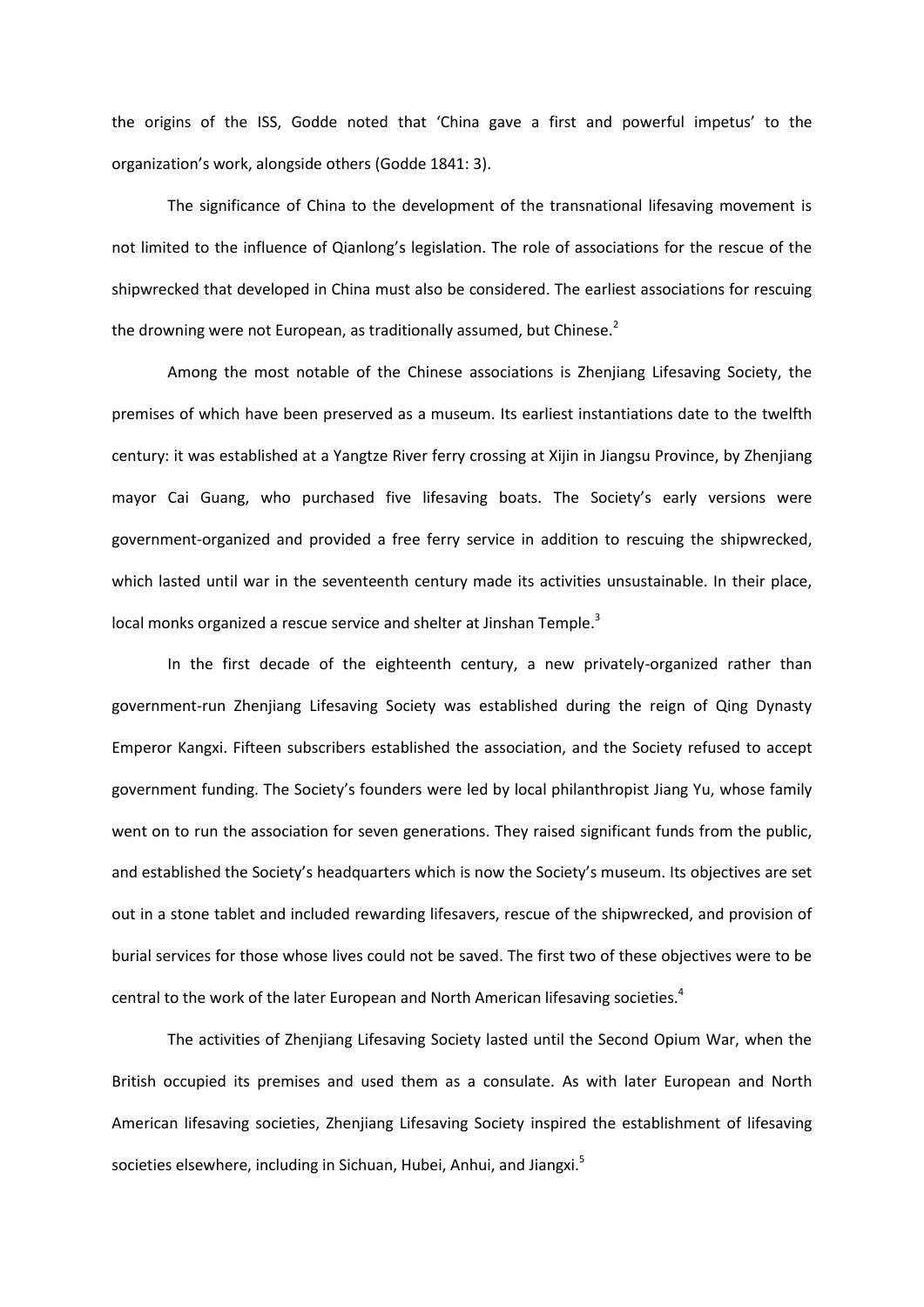Little is known of how the Chinese lifesaving societies came to be emulated in Europe in the late eighteenth century. The situation is not helped by the fact that most of the records of the first of the European humane societies, the *Maatschappij tot Redding van Drenkelingen*, are missing for the first two years of its existence (Stibbe 2016). Nevertheless, it is known that by the mid-eighteenth century Chinese lifesaving techniques were being taught at Leiden's medical school (Evans 2003: 18), and that many of the most influential founders of the earliest European and North American lifesaving associations, including John Crawford and Thomas Cogan, were educated there (Moniz 2016: 119).

The connections between Chinese lifesaving associations and the ISS, on the other hand, are much clearer. Throughout the eighteenth and early nineteenth centuries, the Chinese government and private individuals promoted the development wherever possible of public and private lifesaving stations, and a particularly active period of this promotion was the second quarter of the nineteenth century, a period of especially poor sailing conditions (Fan 2002: 26). Gützlaff, who at that time was writing accounts of Chinese history for consumption in Europe (Lutz 2008), sent to Godde on multiple occasions details of the Chinese lifesaving institutions (ISS 1840: 128). Moreover, ISS founders Smith and Godde directly attributed in large part to Chinese influence both the international and the humanitarian character of the work of the ISS.

With respect to the significance of Chinese precedent to the ISS' international orientation, Godde highlighted that the Chinese 'established in principle that "the whole world must rescue and provide real assistance to the shipwrecked"' (ISS 1838b: 104). Acknowledging 'the genius of Chinese prescience', Godde also emphasised how their practices did not discriminate on the basis of nationality (ISS 1838b: 105). The significance of Chinese precedent to the humanitarian orientation of the ISS should therefore also not be underestimated: at the ISS' founding, Smith stressed the importance of 'the duties of *humanity*' established by the Chinese institutions on account of these provisions (ISS 1836: 42).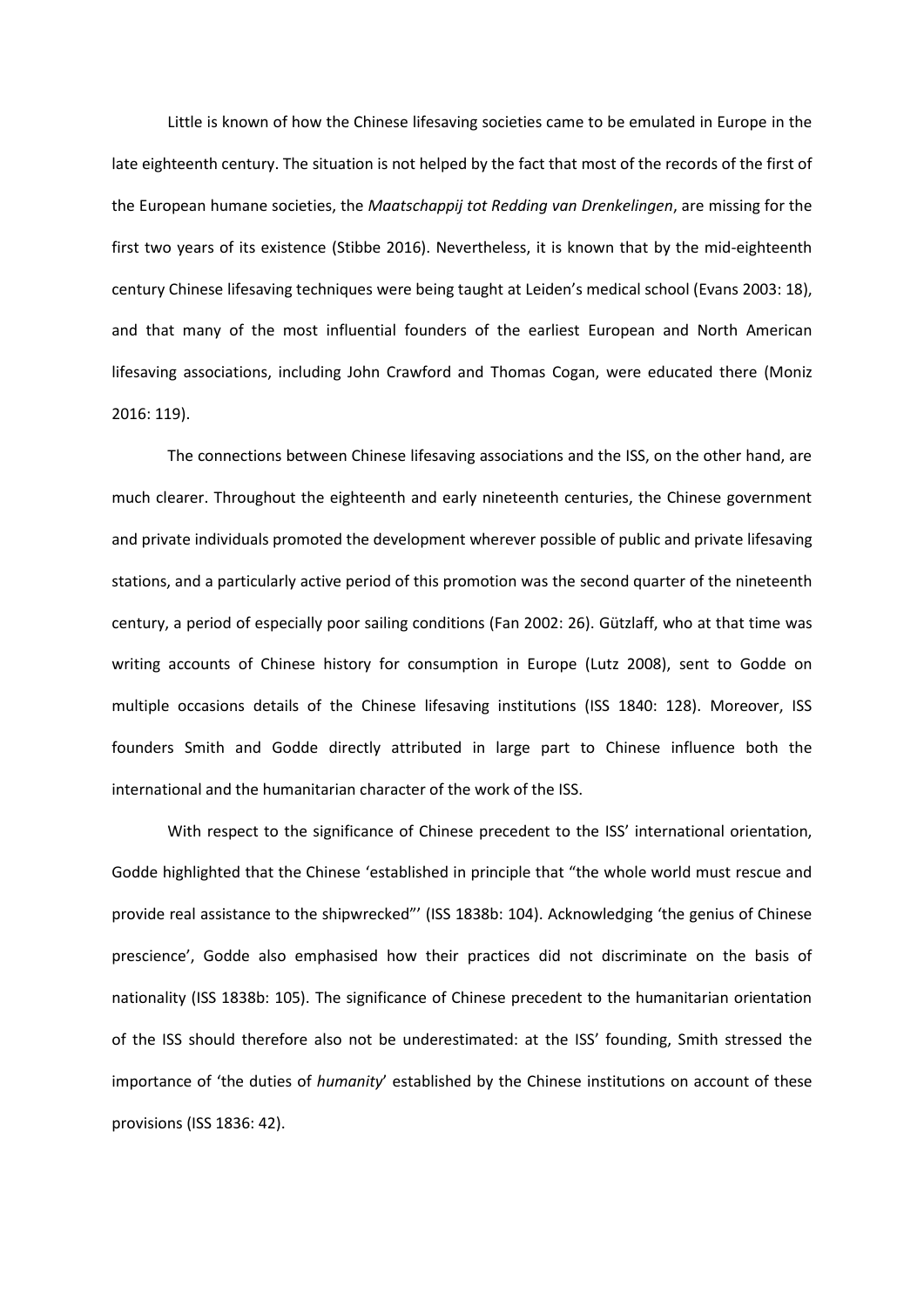In some aspects, the ISS more closely followed the model of Chinese lifesaving associations than that of European humane societies. Whereas European humane societies had tended to concentrate on diffusion of medical knowledge on *resuscitation* and rewards to *resuscitators*, Chinese lifesaving associations – in addition to rewarding lifesavers – concentrated more on the purchase/building of *lifeboats*, and the establishment of affiliated public and private lifeboat establishments in as many places as possible (Fan 2002: 26-27). Similarly the ISS aimed to promote the establishment of affiliated private and government-backed lifeboat stations, and spent a significant proportion of its resources on acquiring lifeboats (ISS 1840: 3, 78).

In contrast to many European NGOs operating at this time, which viewed China as lagging behind Europe in the humanitarian field (Harrison 2008), the ISS looked to China as a pioneer of the humanitarian activities that it aimed to take forward. Käser (2016) and Konishi (2014) have shown how Japanese humanitarian activities predating the creation of the Red Cross influenced the development of the Red Cross movement and the notion of humanitarianism in the late nineteenth century. In the case of the ISS, on the other hand, activities in China were seen as a model to be emulated in the rest of the world much earlier. Unlike the Japanese Philanthropic Society that became a Red Cross Society, the Chinese lifesaving institutions remained independent of the ISS. Since the pre-existing life-saving activities in China were so considerable, the work of the ISS in cases of shipwreck in China was limited to a supplementary role in providing relief to the shipwrecked upon their reaching land rather than involvement in their rescue (ISS 1839: 159).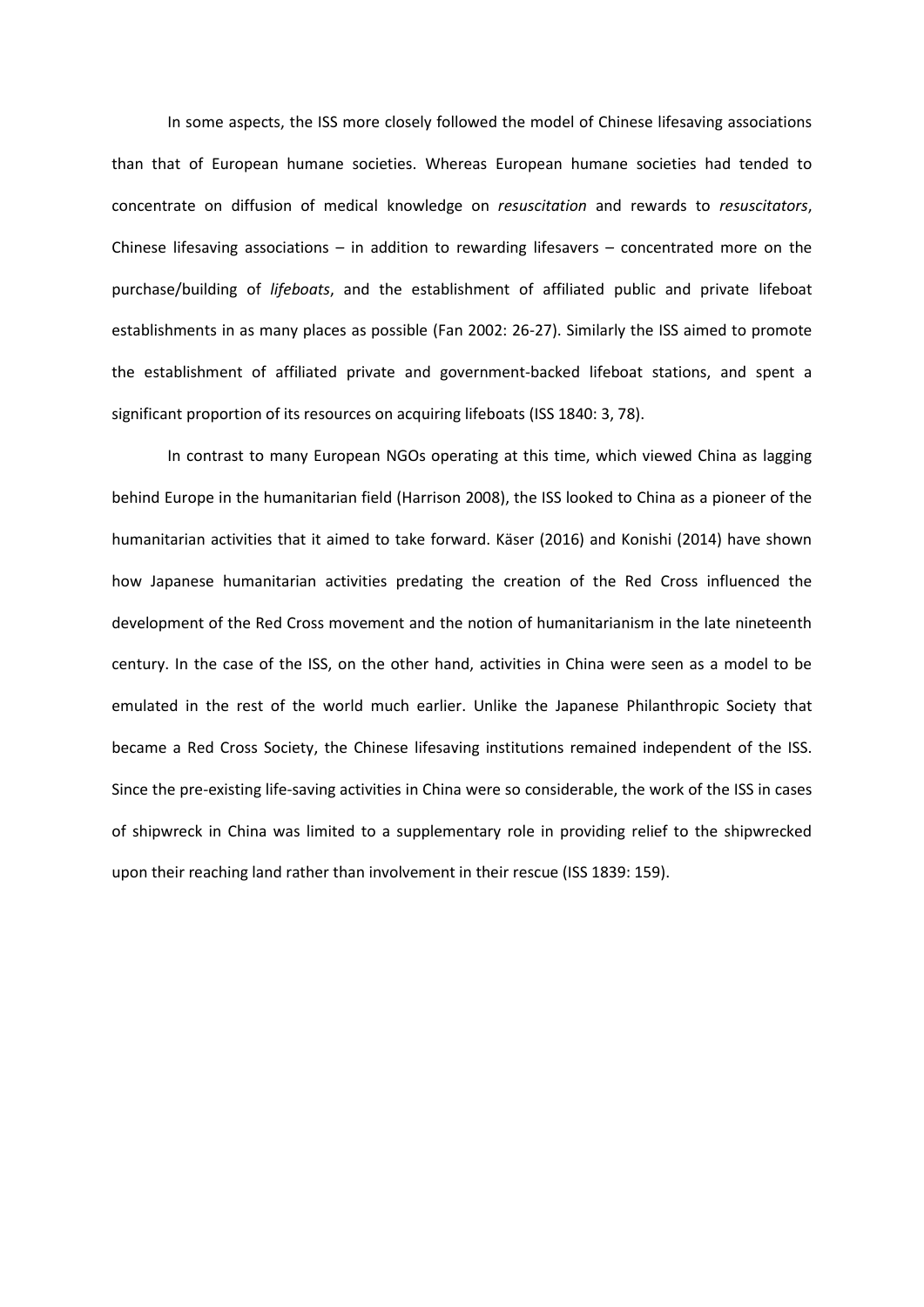#### **The ambiguous role of individual leadership**

Looking to the experience of the ISS not only reveals the scale of transnational humanitarian organization that became possible in the early nineteenth century and the significance of Asian influences in its development, but also provides an opportunity to examine the ambiguities of individual leadership in an early transnational humanitarian organization.

Block (2004: 136) has argued that 'founders tend to dominate and control the direction of the organization they started', and the ISS appears to have been no exception. From its foundation to its demise, the ISS was in large part shaped by its secretary-general Godde. Its success in developing sections around the world depended on his energetic correspondence with the international network of individuals he had befriended in Paris in the societies in which he was active. It also relied on his composition of many of its principal publications, including not only its journal but also its widely circulated handbook of lifesaving (Godde 1841). The ISS' statutes, which Godde drew up, placed sizeable responsibilities in the hands of the secretary-general, who was given responsibility for the Society's correspondence, its day-to-day management, nomination and revocation of 'the men employed of every rank chosen for the good of the Society', and administration of the organization's expenses and receipts (ISS 1837b: 602).

Godde had developed his leadership skills when he formed in 1833-1834 the international relations section of the Society of Civilization, where he not only acquired a reputation for ambitious efforts towards international expansion, but also for awarding special diplomas to foreign dignitaries without consulting the rest of the organization, a breach of the Society's conventions (Société de Civilisation 1834: 138). Launching his own philanthropic institution – the ISS – provided Godde with an opportunity to pursue such objectives without the same constraints.

While leading the ISS, Godde called himself 'Count of Liancourt', a title not to be confused with Duke La Rochefoucauld-Liancourt, held by the well-known social reformer who had died in 1827. Given the philanthropic associations of the Liancourt name, this played a part in attracting generous benefactions to the ISS (Nougarède 1847: 705-706). Godde also found himself in receipt of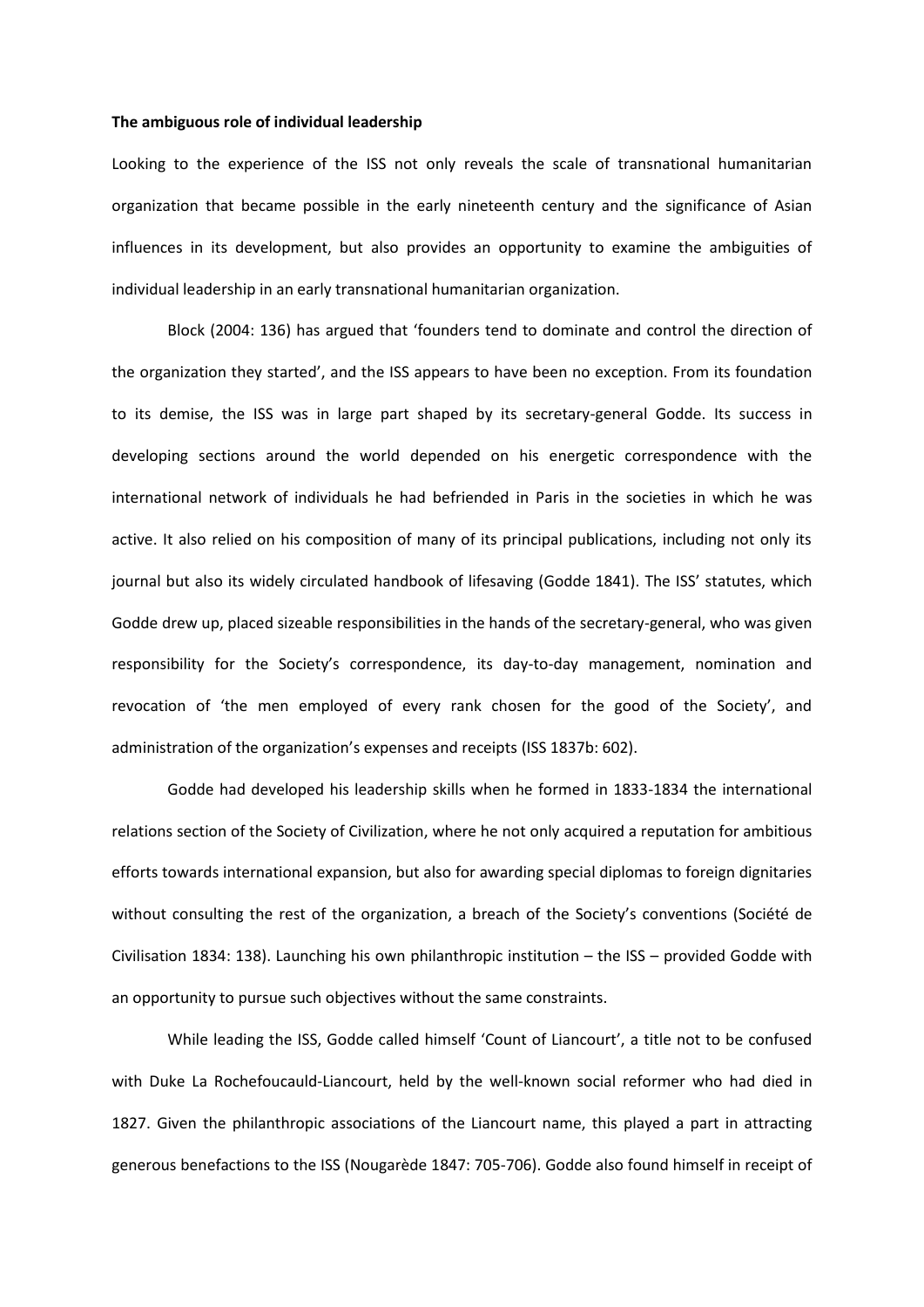substantial gifts from those seeking association with the ISS' humanitarian work, such as Russian Tsar Nicholas I who furnished Godde with 'a magnificent diamond ring' (Liancourt 1877: 35).

Given Godde's success in procuring funds for the ISS in exchange for its various tiers of membership, the sudden collapse of the Society in 1843 may seem puzzling. An exploration of the Society's final publications, however, reveals how central Godde was not only to the ISS' formation and expansion, but also to its demise. In October 1842, the ISS' journal published a striking report entitled 'General Shipwreck Society: Should We Speak Up or Should We Remain Silent?' (Palet 1842: 1). In it, it was revealed that Godde had no basis to claim to be 'Count of Liancourt' and that he had adopted the title 'with an impudence without parallel, causing great confusion among men of the highest rank across all nations' who had supported the Society (Palet 1842: 1).

The subsequent inquiry into Godde's work as secretary-general revealed that his title was not the only source of confusion. It was reported in December 1842 that Godde 'believed himself entitled to manage and administer the ISS according to his fantasies', a situation that had been made possible by the secretary-general's responsibility for both management of the organization's activities and control of its budget (ISS 1842e: 3). He was also accused of extortionate expenditure on correspondence and travel without appropriate receipts, and as a result Godde was expelled from the Society. The ISS continued to operate for a few months after Godde's expulsion, but ceased after April 1843, when the last appeal for funds was launched (ISS 1843b). Following the expulsion, the ISS had split into two competing institutions, each with their own journal and account of Godde's activities. According to Godde's supporters, the ISS had been deceived not by Godde, by Sebastian Palet, a Spaniard who had proposed and funded the launch of *The International* journal. 'Pretending to be an agent of the Regent of Spain', Palet had instigated the inquiry into Godde's work that led to his removal from office, and Palet proceeded to take this position for himself (Godde 1842: 2). With two institutions each claiming to be the 'official' ISS and accusing the other of corruption, neither was able to procure sufficient funds to survive. His reputation discredited, Godde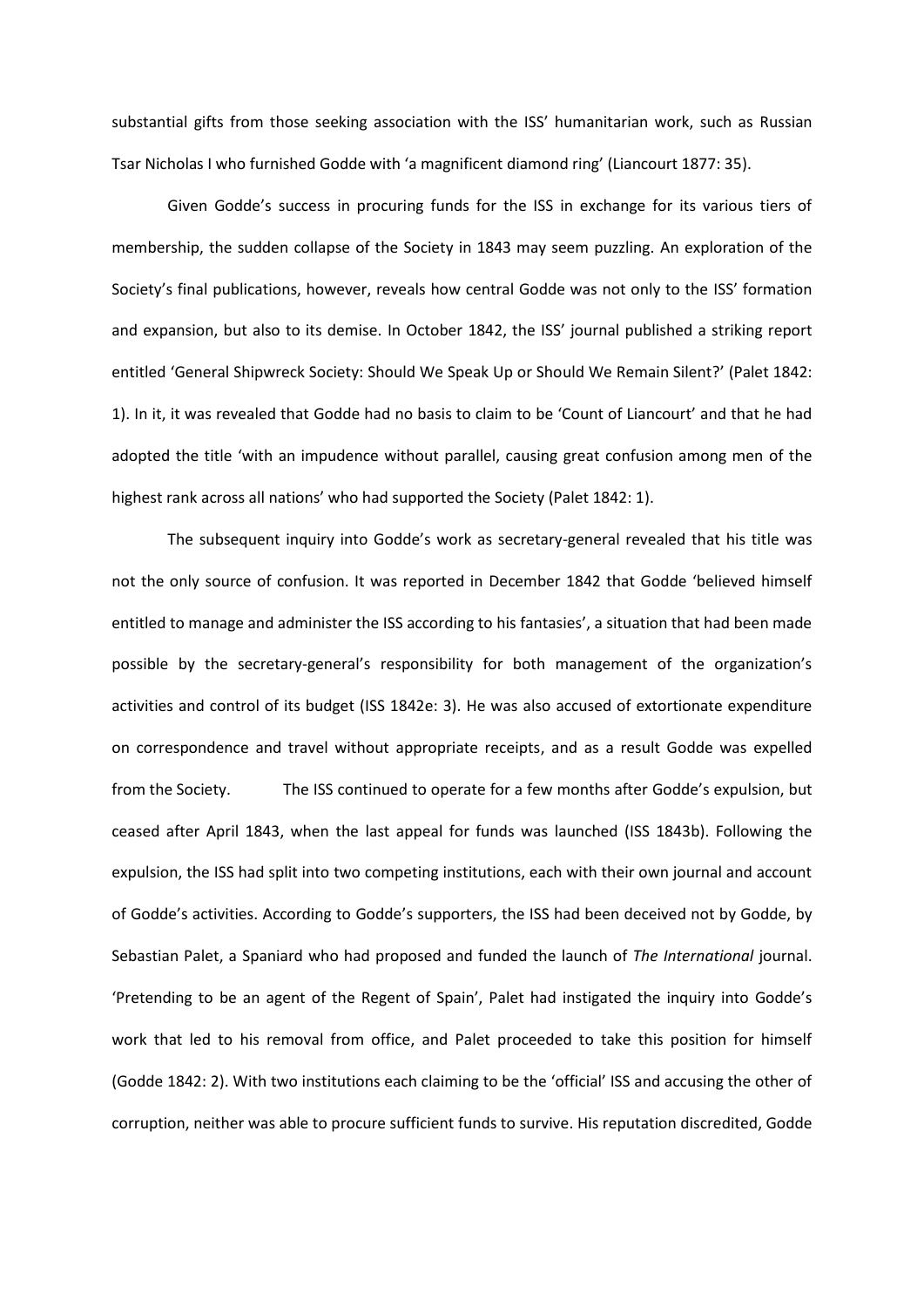fled in 1843 to England, where he became a French language teacher and died a Poor Brother of Charterhouse in 1890 (Charterhouse 1894).

In light of these developments, the ISS offers a study of how in the early nineteenth century context an international humanitarian organization was vulnerable to symptoms of 'founder's syndrome', whereby a founder's efforts 'to preserve one's organization and further one's selfinterest as the organization's leader' may contribute to a spectrum of outcomes from 'mild conflict and controversy' through to 'considerable organizational dysfunction' (Block 2004: 136-137). Each symptom of founder's syndrome identified by Schmidt (2013) appears to have been exhibited by the ISS: (i) 'inability to delegate'; (ii) 'inability to make a smooth transition from the founder to new leadership'; (iii) 'unwavering dedication to the original vision'; and (iv) 'a sense … that the organization is the founder's, and it exists to serve his or her ego (or pocketbook)'. The fourth symptom was particularly prominent, given the extensive mandate Godde gave himself as secretarygeneral and his use of the organization's funds. Godde also displayed inability to delegate, and the organization depended excessively on his personal connections and correspondence. When his authority was challenged in 1842, clear arrangements for succession were missing, as Godde had resisted earlier efforts to reform the organization (ISS 1843: 1).

As Schmidt (2013) argues, founder's syndrome may be facilitated by poor governance structures, and these were especially problematic for the ISS. Its statutes gave too much responsibility to a single individual, centralizing both administrative and financial responsibilities in the hands of the secretary-general and providing insufficient mechanisms for oversight of the secretary-general. With its aim to operate internationally being 'something new and without precedent', the ISS had limited previous experience on which to draw in designing its organizational procedures (ISS 1839: 51). Being established in the turbulent context of France's July monarchy, the ISS also operated in the absence of the more developed government regulation of non-profit associations that was later significant in holding such organizations to account.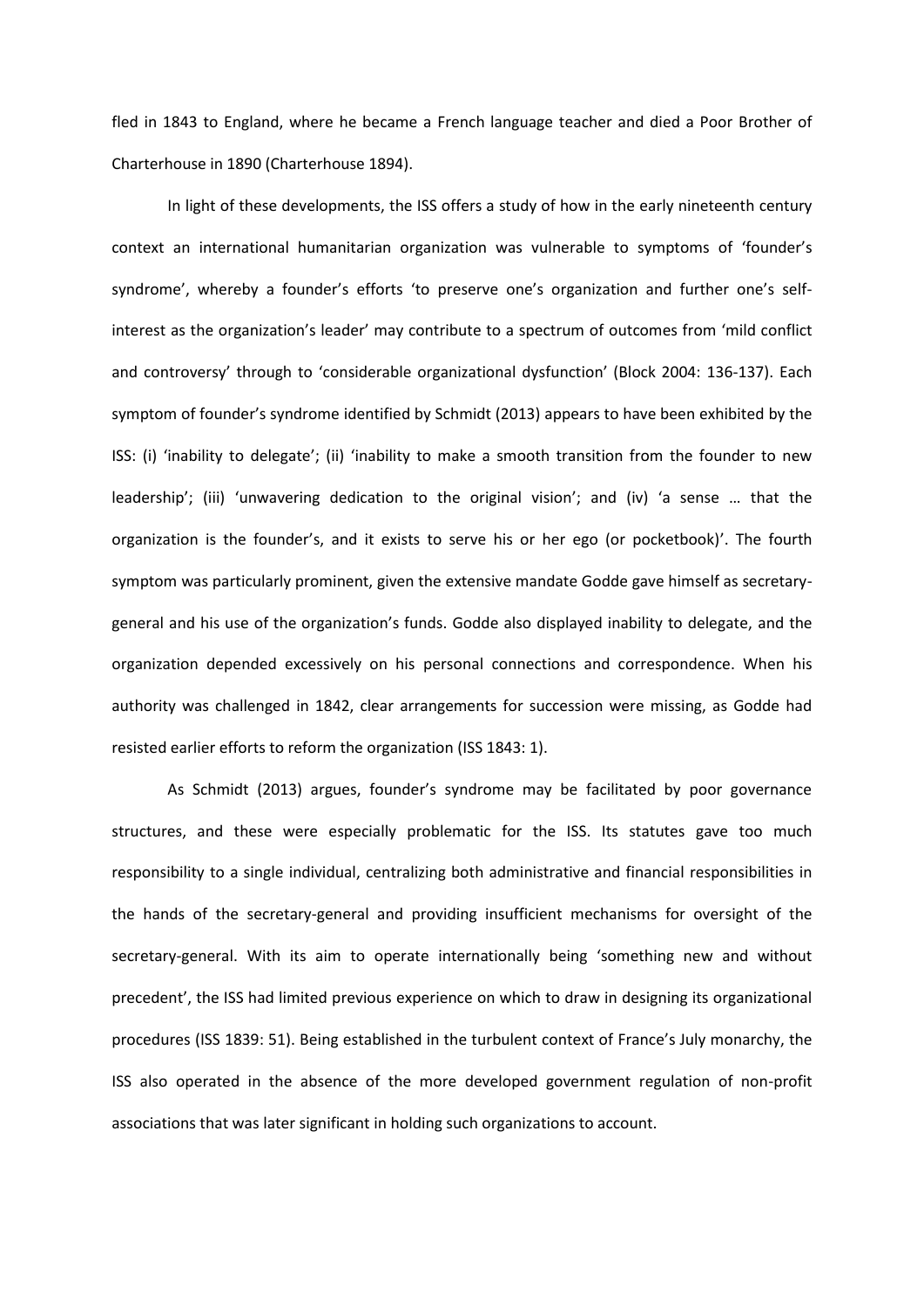The problem of poor governance structures was compounded by limitations of international communications infrastructure at the time. Liaison between the secretariat and many of the national branches was inhibited from mid-1842 onwards, since with Godde under investigation and refusing to cooperate, the organization was left without access to Godde's personal contacts who had ensured communications had previously reached their destinations in the absence of reliable international postal networks that later organizations could depend on (ISS 1842d: 1).

Later organizations benefited both from more developed communications infrastructure, and from organizational procedures more resilient to problems associated with founder's syndrome which the ISS had suffered. The International Committee of the Red Cross, for instance, initially comprised five Swiss nationals each of whom made significant contributions to its development, rather than centralising responsibilities in a single secretary-general, and its international expansion was facilitated by governments' commitments to the establishment of associations in an intergovernmental convention rather than relying on the personal connections of the founder (Forsythe 2005: 17, 20). By contrast, the ISS' success in developing a transnational organizational structure had in large part depended on Godde's leadership, his close ties to dignitaries of many countries, and his prolific correspondence. Having been so dependent on Godde's reputation and capabilities, it was unable to survive once his reputation had been called into question. In sum, the ISS reveals how problems associated with founder's syndrome interacted with the early nineteenth century context and the organization's flawed organizational structure to limit its capacity to function in the long term.

# **Conclusion**

Although humanitarian activities crossing national boundaries significantly predate its formation, the ISS has a strong claim to have been the first secular humanitarian organization to be organized on a global scale with branches in every continent. While not the first organization to describe its objectives as international, the ISS was also the first to describe itself as international by virtue of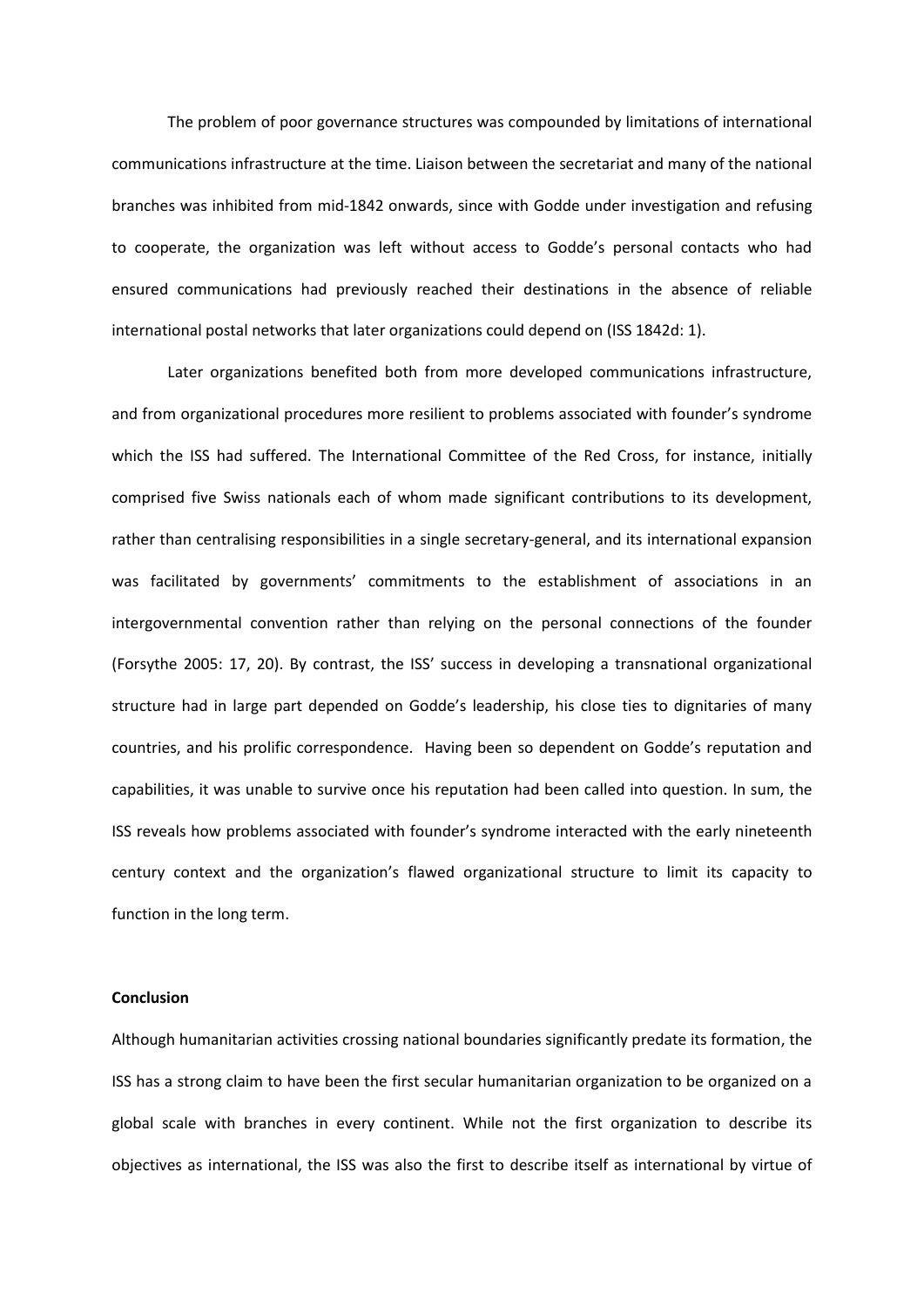comprising an internationally-organized structure. In exploring the unprecedented global reach of the ISS in the late 1830s, this article has shown that a secular transnational humanitarian organization had developed significantly before better-known institutions of the late nineteenth century.

This study has also explored how non-Western origins of transnational humanitarianism extend beyond those traditionally recognised such as the charitable activities of religious institutions of major world faiths. Chinese associations over the course of many earlier centuries pioneered activities later promoted globally by the ISS. Moreover, the ISS' founders explicitly acknowledged the importance Chinese precursors in stimulating their efforts towards formation of a global humanitarian institution.

As with later global humanitarian organizations, individual leadership was critical to the ISS' establishment: without the remarkable networking undertaken by its secretary-general, the global scale of the ISS would not have been possible. However, the ISS' evolution also reveals potential limitations of individual leadership in the early nineteenth century. Created in a context of limited regulation, and with a structure centralizing administrative and financial responsibilities in the secretary-general, the ISS was vulnerable to potential mismanagement, which was ultimately to prove fatal to the institution. The experience of the ISS is therefore also an early signal of the need for effective monitoring of and accountability in the work of transnational humanitarian organizations.

Given the experience of the ISS, it is necessary to reconsider traditional assumptions with respect to how transnational humanitarianism has evolved. Early nineteenth century developments and non-Western roots may have been more significant than traditionally recognised. The role of imperialism in the development of transnational humanitarianism should also be rethought. In the ISS case, European imperial networks were undoubtedly vital to facilitating much of its global expansion, such as the missionary outposts that provided infrastructure for many of its activities. However, the ISS' development was not a one-way top-down process of the spread through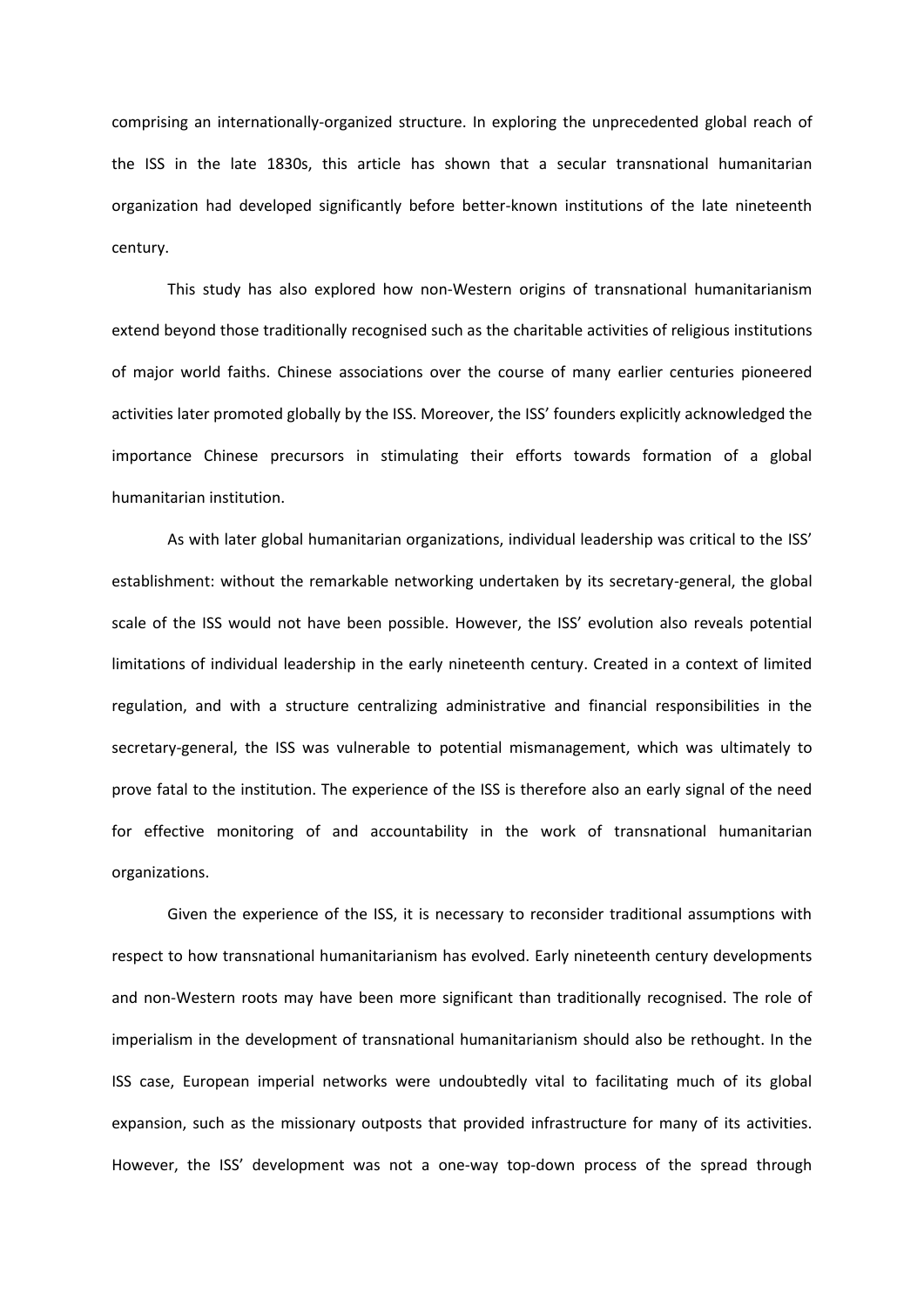imperialism of purportedly 'Western' ideas: instead, ideas promoted by the ISS involved learning from Chinese precedents. Studies of the evolution of transnational associations must therefore avoid replicating Western imperial biases in accounts of how these phenomena evolved, and should pay greater attention to the export of Eastern ideas to the Western context. In light of ISS experience, research into the evolution of transnational humanitarianism also needs to be more attentive to the limitations in addition to the benefits of individual leadership. Reconsidering the role of Western origins and of individual leadership is important not only in order better to understand the evolution of transnational humanitarianism, but also in order to enhance understanding of the broader development of global networks, among which humanitarian associations have been some of the most prominent institutions.

#### **Acknowledgements**

The author would like to thank the three anonymous peer reviewers for their very helpful comments, Xinyue Qi for Chinese translation services, and the staff of the British Library, the Defence Historical Service in Vincennes, London Metropolitan Archives, the Lifesaving Museum of Zhenjiang, and the National Library of France for access to materials.

#### **Notes**

- 1. On the ISS as a precursor to the Red Cross, see the correspondence in box CC4 / 2075, Marine Archives, Vincennes.
- 2. Early Chinese lifeboats are discussed in Evans (2003: 14-16) and Worcester (1971).
- 3. These developments are outlined in parts 1-4 of the materials at the Lifesaving Museum of Zhenjiang, China.
- 4. On the privately-run version of Zhenjiang Lifesaving Society, see 'The Fourth Part: Lifesaving Run by Local People and aided by Government', Lifesaving Museum of Zhenjiang, China. Worcester (1971: 311) draws attention to the tablet.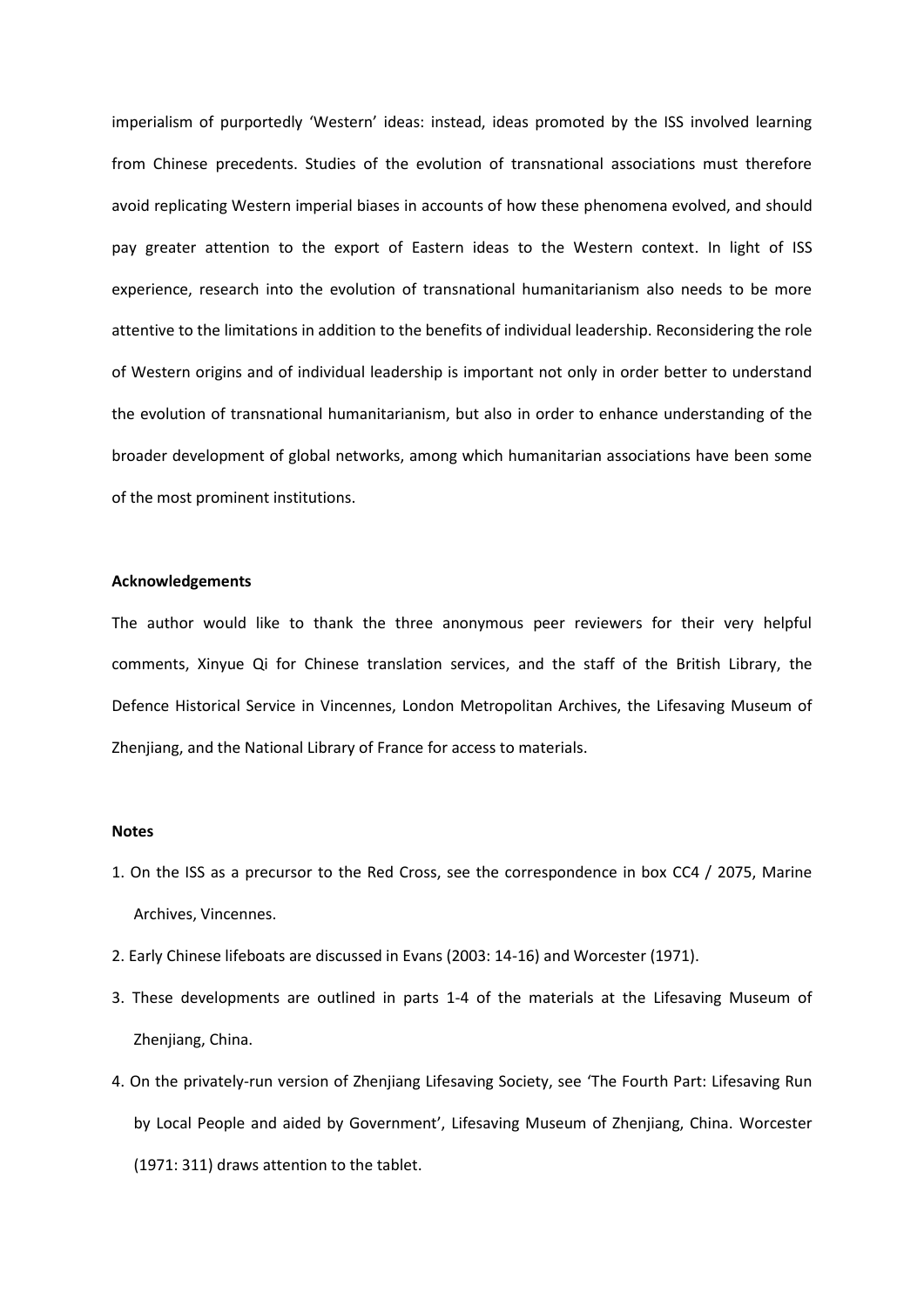5. The later years of the association are outlined in parts 4-6 of the materials at the Lifesaving Museum of Zhenjiang, China.

# **References**

- Attinà, F. (2011) *The Global Political System*, Basingstoke: Palgrave Macmillan.
- Barnett, M. (2011) *Empire of Humanity: A History of Humanitarianism*, Ithaca, NY: Cornell University Press.
- Benthall, J., and J. Bellon-Jourdan (2003) *The Charitable Crescent: Politics of Aid in the Muslim World*, London: I. B. Tauris.
- Block, S. (2004) *Why Nonprofits Fail: Overcoming Founder's Syndrome, Fundphobia, and Other Obstacles to Success,* Stanford, CA: Jossey-Bass.
- Boli, J., and G. M. Thomas (1999) *Constructing World Culture: nternational Nongovernmental*  **Organizations Since 1875, Stanford, CA: Stanford University Press.**
- Booy, H. Th. de (1967) *Grepen uit twee eeuwen geschiedenis der Maatschappij tot Redding van Drenkelingen*, 1767-1967, Amsterdam: Maatschappij tot Redding van Drenkelingen.
- Cabanes, B. (2014) *The Great War and the Origins of Humanitarianism, 1918-1924*, Cambridge: Cambridge University Press.
- Caille, F. (2006) *La Figure du Sauveteur: Naissance du Citoyen Secoureur en France (1780-1914),*  Rennes: Presses Universitaires de Rennes.
- Charterhouse (1894), *Admissions of pensioners. Includes age, by whom admitted and date of death. Indexed,* ACC/1876/PS/01/013, London Metropolitan Archives.
- Cogan, T. (1773) *Memoirs of the Society instituted at Amsterdam in favour of Drowned Persons, for the Years 1767, 1768, 1769, 1770, an 1771,* London: G. Robinson.
- Cohen, G. D. (2012) *In War's Wake: Europe's Displaced Persons in the Postwar Order*, New York: Oxford University Press.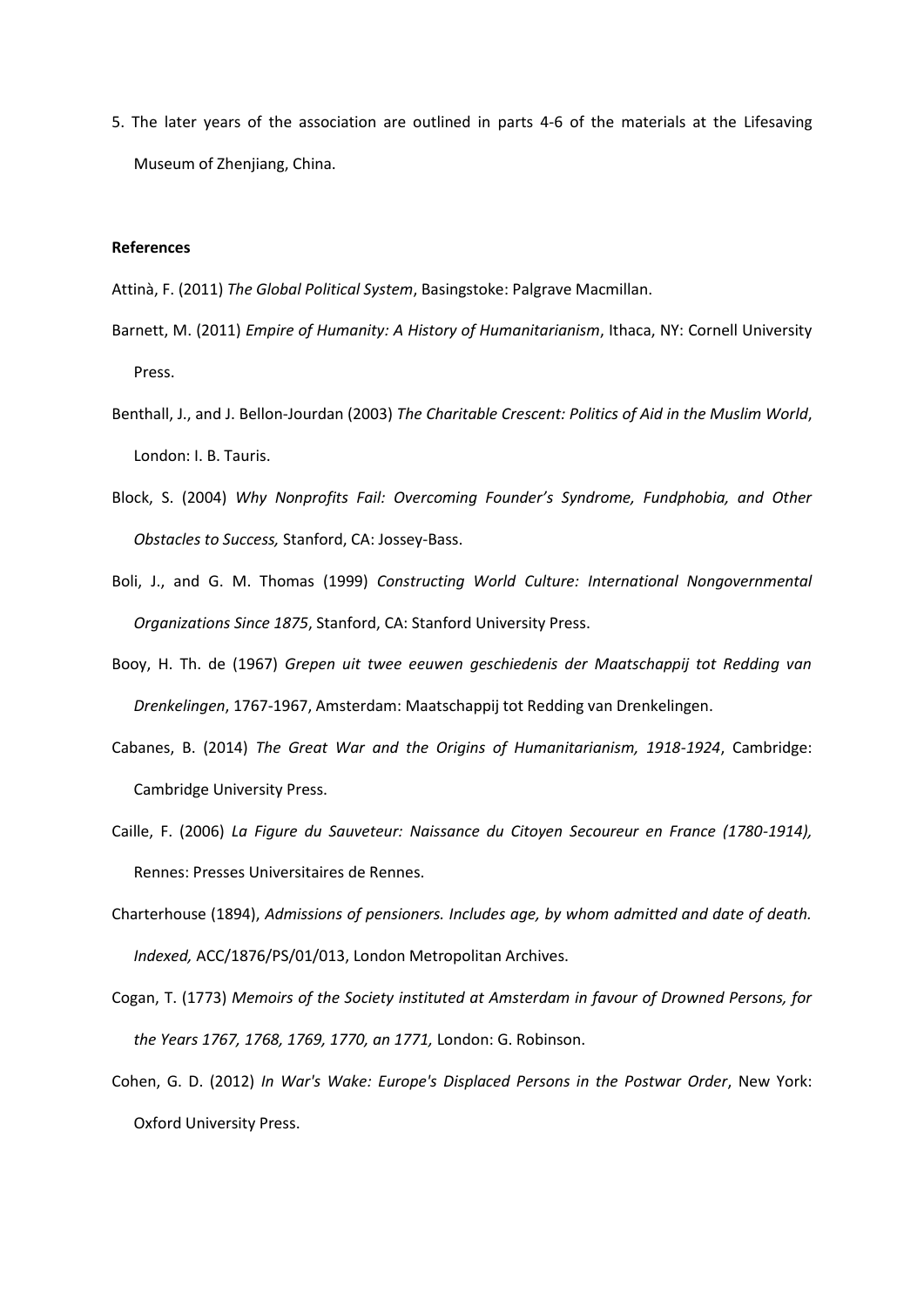David, H. T. (2007) 'Transnational advocacy in the eighteenth century: transatlantic activism and the anti-slavery movement', *Global Networks: A Journal of Transnational Affairs,* 7(3), 367–382.

Davies, T. (2014) *NGOs: A New History of Transnational Civil Society,* Oxford: Oxford University Press.

- Davison, L. A. F. (2001) *Raising Up Humanity: A Cultural History of Resuscitation and the Royal Humane Society of London, 1774-1808,* PhD dissertation, University of York.
- Edwards, R. R. (1997) 'Imperial China's Border Control Law', in T. V. Lee (ed.), *Foreigners in Chinese Law*, New York: Garland, 73-102.
- Evans, C. (2003) *Rescue at Sea: An International History of Lifesaving, Coastal Rescue Craft and Organisations*, London: Conway Maritime Press.
- Fan, R. (2002) 'The History of Zhenjiang Lifesaving Union', *Journal of Zhenjiang College* 15(1), 24-27.

Finnemore, M. (1996) *National Interests in International Society*, Ithaca, NY: Cornell University Press.

- Forsythe, D. P. (2005) *The Humanitarians: The International Committee of the Red Cross*, Cambridge: Cambridge University Press.
- Fox, R. C. (2014) *Doctors Without Borders: Humanitarian Quests, Impossible Dreams of Médecins Sans Frontières*, Baltimore, MD: Johns Hopkins University Press.
- Godde, A. (1841) *Traité pratique des moyens de sauvetage*, Paris: Société Générale Internationale des Naufrages.
- Godde, A. (1842) *Mémoires Officiels de la Société Internationale des Naufrages*, Paris: Société Internationale des Naufrages.
- Götz, N. (2014) 'Rationales of Humanitarianism: The Case of British Relief to Germany, 1805– 1815', *Journal of Modern European History* 12(2), 186–199.
- Green, A. (2014) 'Humanitarianism in Nineteenth Century Context: Religious, Gendered, National', *Historical Journal* 57(4): 1157-1175.
- Harrison, H. (2008) '"A Penny for the Little Chinese": The French Holy Childhood Association in China, 1843–1951', *American Historical Review* 113(1), 72-92.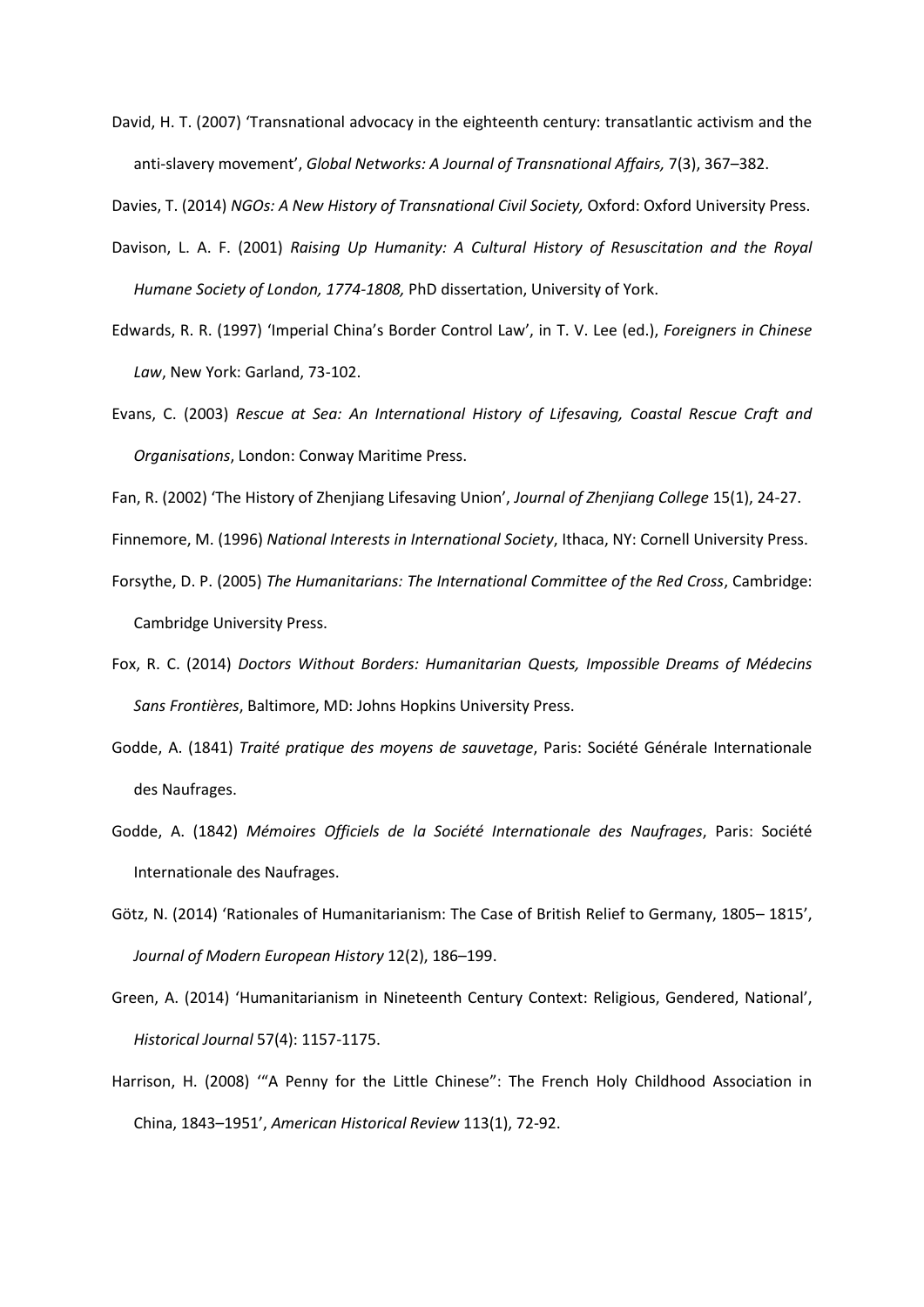- Heldring, B. (2006) 'Brief history of the *Maatschappij tot Redding van Drenkelingen* (The Society to Rescue People from Drowning)', in Joost J. L. M. Bierens (ed.), *Handbook on Drowning: Prevention, Rescue, Treatment*, Berlin: Springer, 3-5.
- Hobson, J. M. (2004) *The Eastern Origins of Western Civilization*, Cambridge: Cambridge University Press.
- ISS (1835) *Journal de la Société Générale des Naufrages et de l'Union des Nations*, Paris: ISS.
- ISS (1836) *Journal de la Société Générale des Naufrages et de l'Union des Nations*, Paris: ISS.
- ISS (1837a) *Journal de la Société Générale des Naufrages et de l'Union des Nations*, Paris: ISS.
- ISS (1837b) 'Constitutive Statutes', *Naval Magazine*, 2(6), 600-603.
- ISS (1838a) *Journal de la Société Générale des Naufrages dans l' ntérêt de Toutes les Nations*, first series, Paris: ISS.
- ISS (1838b) *Journal de la Société Générale des Naufrages dans l' ntérêt de Toutes les Nations*, second series, Paris: ISS.
- ISS (1839) *Journal de la Société Générale des Naufrages dans l' ntérêt de Toutes les Nations*, Paris: ISS.
- ISS (1840) *Journal de la Société Générale des Naufrages dans l' ntérêt de Toutes les Nations*, Paris: ISS.
- ISS (1841) *Journal de la Société Générale des Naufrages dans l' ntérêt de Toutes les Nations*, Paris: ISS.
- ISS (1842a) *L' nternational* (20 January), Paris: ISS*.*
- ISS (1842b) *L' nternational* (15 March), Paris: ISS*.*
- ISS (1842c) *L' nternational* (1 May), Paris: ISS*.*
- ISS (1842d) *L' nternational* (7 August), Paris: ISS*.*
- ISS (1842e) *L' nternational* (25 December), Paris: ISS*.*
- ISS (1843a) *L' nternational* (1 January), Paris: ISS.
- ISS (1843b) *L' nternational* (9 April), Paris: ISS*.*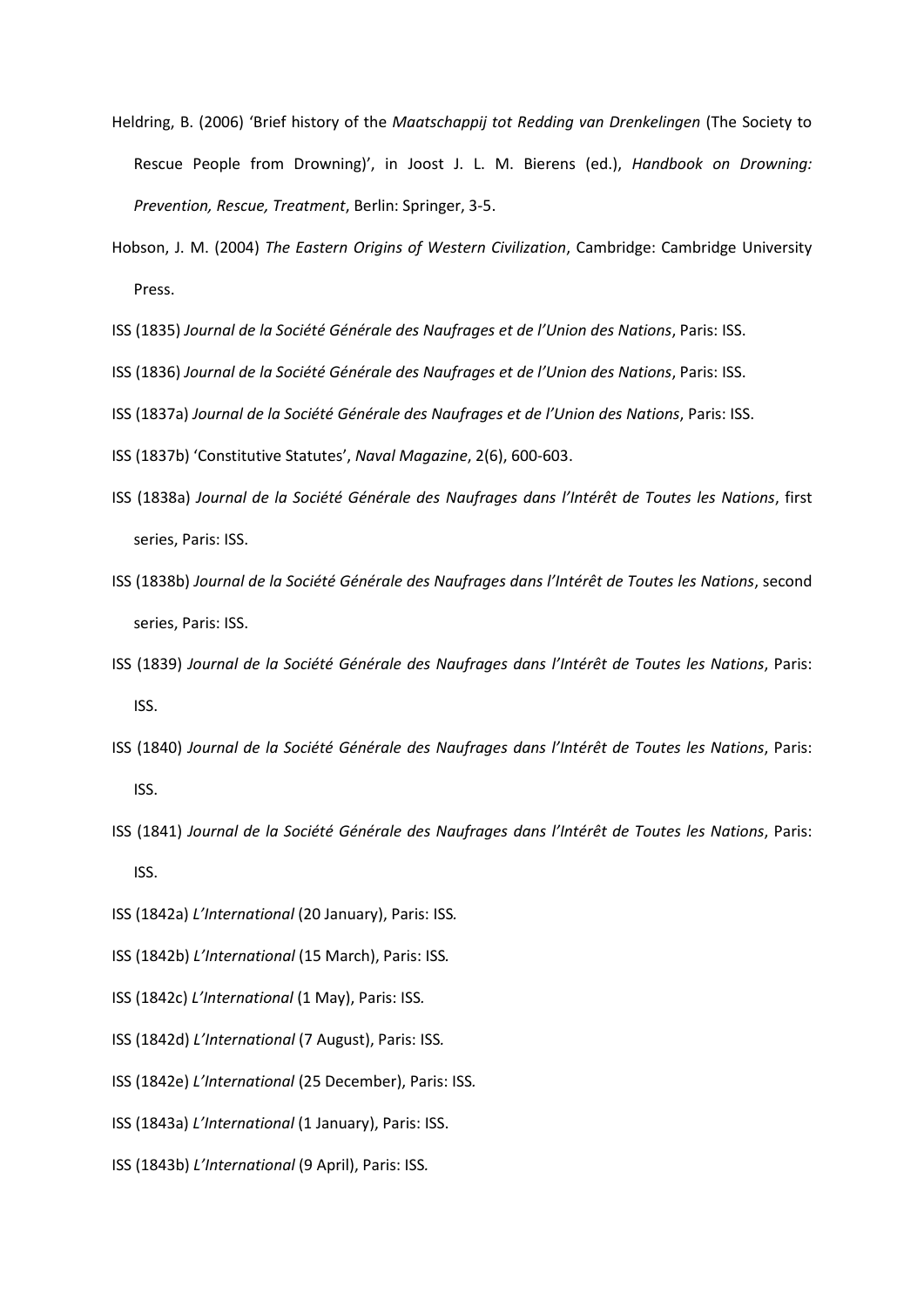- Iriye, A. (2002) *Global Community: The Role of International Organizations in the Making of the Contemporary World,* Berkeley, CA: University of California Press.
- Iriye, A., and P.-Y. Saunier (2009) *The Palgrave Dictionary of Transnational History*, Basingstoke: Palgrave Macmillan.
- Johnson, A. (1773) *A Short Account of a Society at Amsterdam, Instituted in the Year 1767, for the Recovery of Drowned Persons,* London: John Nourse.
- Käser, F. (2016) 'A Civilized Nation: Japan and the Red Cross, 1877–1900', *European Review of History* 23(1-2), 16-32.
- Keck, M. and K. Sikkink (1998) *Activists beyond Borders: Advocacy Networks in International Politics,*  Ithaca. NY: Cornell University Press.
- Konishi, S. (2014) 'The Emergence of an International Humanitarian Organization in Japan: The Tokugawa Origins of the Japanese Red Cross', *American Historical Review* 119(4), 1129-1153.
- Laqua, D. (2014) 'Inside the Humanitarian Cloud: Causes and Motivations to Help Friends and Strangers', *Journal of Modern European History* 12(2), 175-185.
- Liancourt, A. (1877) *Biographical notes on Callistus Augustus count de Godde-Liancourt founder of over one hundred and fifty humane societies, in Africa, America, Asia and Europe. His literary works, inventions, and discoveries*, London: Whittaker.
- Lutz, J. G. (2008) *Opening China: Karl F.A. Gützlaff and Sino-Western Relations, 1827-1852,* Grand Rapids, MI: Eerdmans.
- Moniz, A. B. (2008a) *'Labours in the Cause of Humanity in Every Part of the Globe': Transatlantic Philanthropic Collaboration and the Cosmopolitan Ideal, 1760-1815*, PhD dissertation, University of Michigan.
- Moniz, A. B. (2008b) 'Cosmopolitanism in the Early American Republic', *GHI Bulletin Supplement* 5, 9- 22.
- Moniz, A. B. (2009) 'Saving the Lives of Strangers: Humane Societies and the Cosmopolitan Provision of Charitable Aid', *Journal of the Early Republic*, 29, 607-640.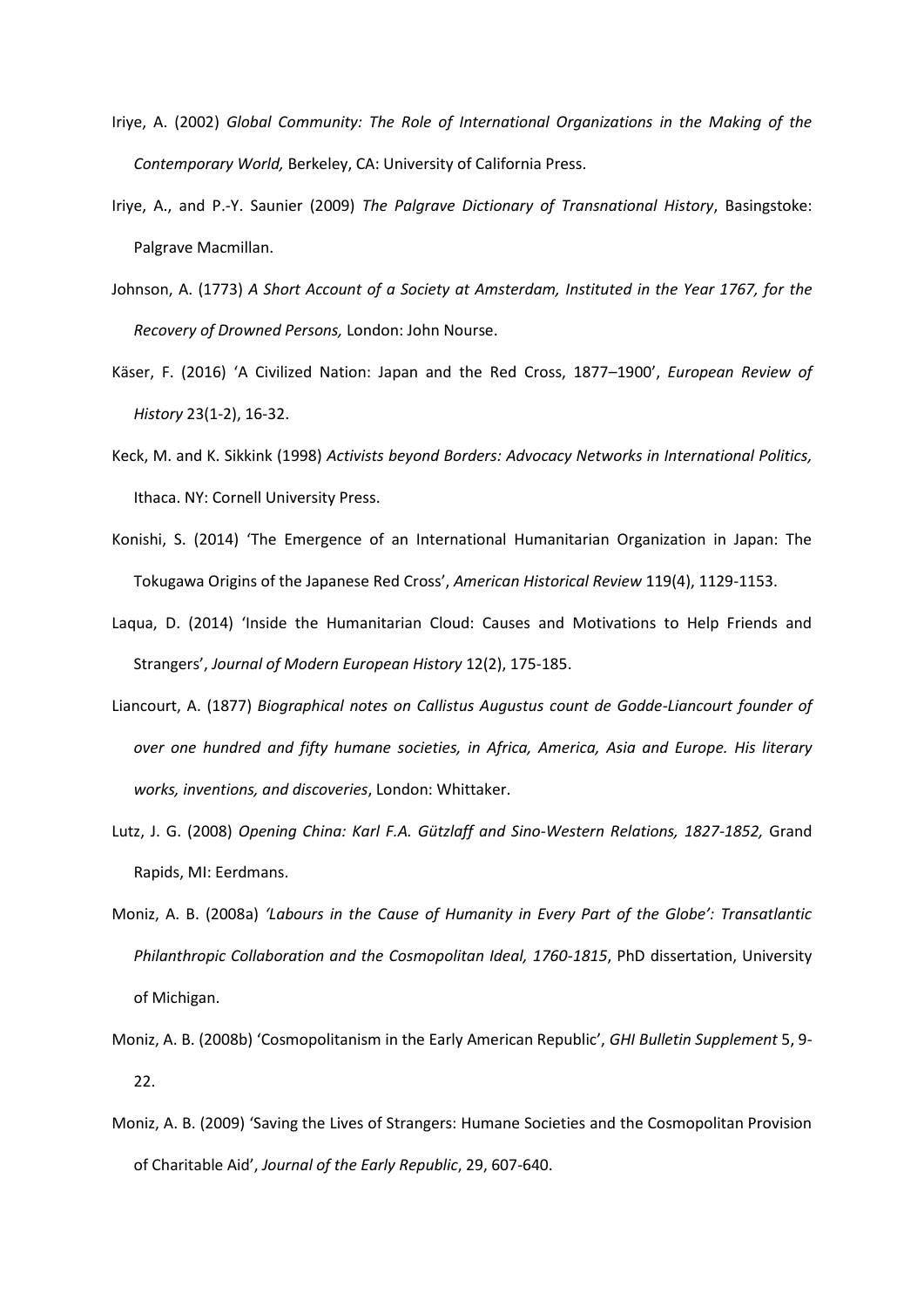- Moniz, A. B. (2016) *From Empire to Humanity: The American Revolution and the Origins of Humanitarianism*, New York: Oxford University Press.
- Moorehead, C. (1999) *Dunant's Dream: War, Switzerland and the History of the Red Cross*, New York: HarperCollins.
- Nougarède, A. (1847) *Lettres sur l'Angleterre et sur la France,* 2(2), Paris: Librairie d'Amyot.
- O'Sullivan, K., M. Hilton, and J. Fiori (2016) 'Humanitarianisms in Context', *European Review of History: Revue européenne d'histoire* 23(1-2), 1-15.
- Palet, S. (1842) 'Société Générale des Naufrages: Devions-Nous Parler ou Devions-Nous Taire?', L'International. Journal Officiel de la Société Internationale des Naufrages 8(21) (23 October), Paris: *Société Internationale des Naufrages*, 1.
- Reybaud, L. (1845) *Jérome Paturot à la recherche d'une position sociale*. Paris: Dubochet, Le Chevalier et Corp.
- Ribeiro dos Santos, J., and J.-F. de Castilho Barreto (1839) *Traité du Consulat*, 2, Hamburg: Langhoff.
- Rodogno, D., B. Struck, and J. Vogel (2015) *Shaping the Transnational Sphere: Experts, Networks and Issues from the 1840s to the 1930s*, New York: Berghahn Books.
- RHS (1774) 'Minutes of the meeting of 18 April 1774', LMA/4517/A/01/01/001, Royal Humane Society archives, London Metropolitan Archives, London.
- Schmidt, E. (2013) 'Rediagnosing "Founder's Syndrome": Moving Beyond Stereotypes to Improve Nonprofit Performance', *Nonprofit Quarterly*, available at: https://nonprofitquarterly.org/2013/07/01/rediagnosing-founder-s-syndrome-moving-beyondstereotypes-to-improve-nonprofit-performance/.
- Société de Civilisation (1834) *Revue Sociale: Journal de la civilisation et de ses progrès*, 6 (August), Paris: Société de Civilisation.
- Stibbe, T. (2016) 'Archief van de Maatschappij tot Redding van Drenkelingen', available at: https://archief.amsterdam/inventarissen/printversie/697.nl.pdf.